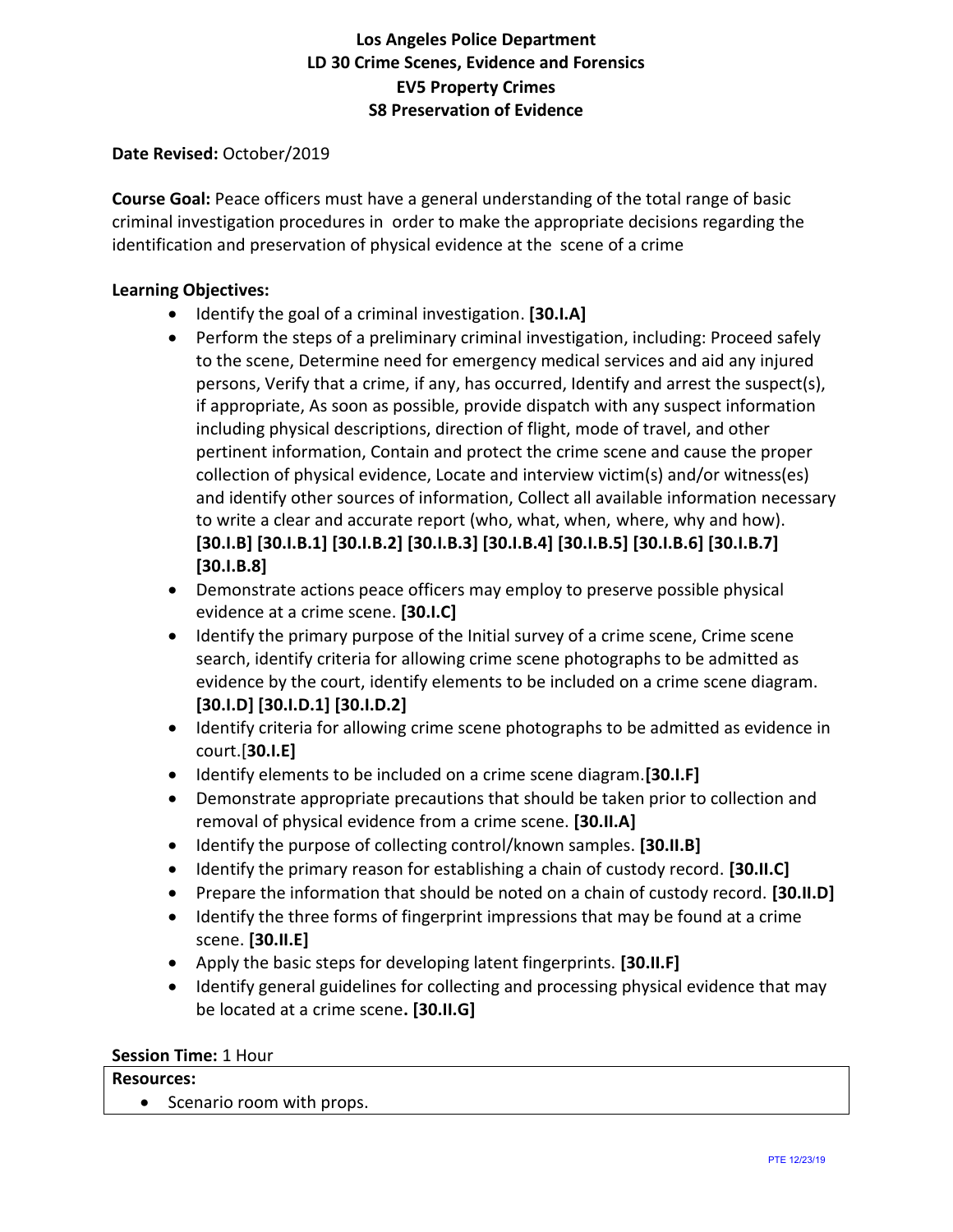- Laptop with media software developed for this module.
- [LD 30](LD_30_V-4.1.pdf)
- Crime scene investigation guidelines handout.

**Session Summary**: Recruit officers will receive basic knowledge of the duties and responsibilities of Law Enforcement during a crime scene investigation. Recruit officer will be going through various crime scene investigation involving, BFMV inv, Burglary inv.

| <b>Outline</b>                                                                                                                                                                                                                                                                                                                                                                                                                                                                                                                                                                  | <b>Instructor Notes</b>                                                                 |
|---------------------------------------------------------------------------------------------------------------------------------------------------------------------------------------------------------------------------------------------------------------------------------------------------------------------------------------------------------------------------------------------------------------------------------------------------------------------------------------------------------------------------------------------------------------------------------|-----------------------------------------------------------------------------------------|
| Crime Scenes, Evidence, and Forensics<br>I.<br>A. Preliminary Criminal Investigations.<br>1. The role of responding peace officers to<br>calls involving criminal activity goes well<br>beyond that of making an arrest. The<br>actions taken or not taken by peace<br>officers can greatly influence the<br>prosecutor's success in obtaining a<br>conviction.<br>2. An investigation is the systematic<br>gathering of information from a variety of                                                                                                                          | Lecture: Role of Police Officers when<br>responding to calls involving crime<br>scenes. |
| sources and the documentation of<br>evidence, observations, and findings.<br>3. Law enforcement agencies conduct a<br>variety of different types of investigations<br>including, but not limited to:<br>a. Background investigations (e.g.,<br>screening job applicants),<br>b. Internal investigations (e.g., regarding<br>conduct of officers),<br>c. Permit investigations (e.g., prior to<br>issuing business licenses), and<br>d. Criminal investigations.<br>4. A criminal investigation is a systematic<br>approach to the:<br>a. Establishment of a criminal violation. | $[30.1.A]$<br>Lecture: Criminal investigation                                           |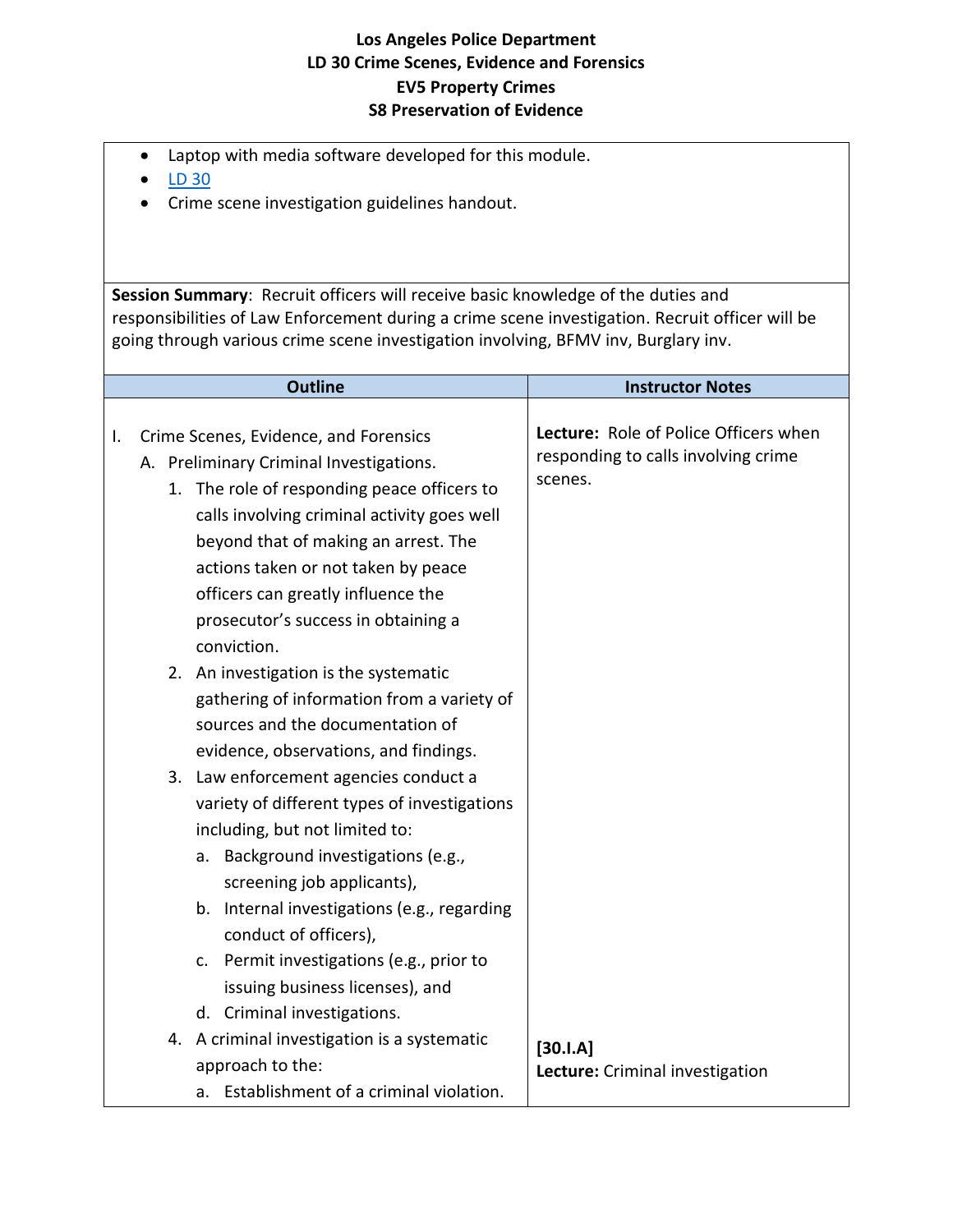|    | Identification and arrest of a suspect.<br>b. |                                                                                    |
|----|-----------------------------------------------|------------------------------------------------------------------------------------|
|    | Gathering of evidence for<br>c.               |                                                                                    |
|    | presentation in a court of law.               |                                                                                    |
|    | 5. The ultimate goal of any criminal          | Ask: During in a criminal investigation<br>what do you think our ultimate goal is? |
|    | investigation is the successful prosecution   | To successfully prosecute the                                                      |
|    | of the guilty and the exoneration of the      | guilty                                                                             |
|    | innocent.                                     | To exonerate the innocent.                                                         |
|    | 6. The preliminary investigation              |                                                                                    |
|    | begins when the responding officers first     | Ask: When do you think the                                                         |
|    | receives the call. It continues through the   | preliminary investigation begins?                                                  |
|    | writing and filing of the primary officer's   | First receive the call                                                             |
|    | investigative report.                         | On to through the completion<br>$\bullet$                                          |
| 7. | Involved individuals, Individuals             | of the investigative report.                                                       |
|    | involved in the investigative process may     | Ask: During any investigation, who                                                 |
|    | include:                                      | might be the people involved in the                                                |
|    | Reporting parties, responding officers.<br>a. | investigative process?                                                             |
|    | Investigating officers,<br>b.                 | Lecture: Involved Individuals                                                      |
|    | Victims. witnesses,<br>c.                     |                                                                                    |
|    | Evidence technicians,<br>d.                   |                                                                                    |
|    | Medical examiners,<br>e.                      |                                                                                    |
|    | f.<br>Forensic scientists, attorneys.         | Distribute: Crime scene investigation                                              |
|    | 8. Components of a preliminary                | guideline handout.                                                                 |
|    | investigation.                                | $[30.1.B]$                                                                         |
|    | Officer safety when approaching<br>a.         | Lecture: The components of a                                                       |
|    | scene.                                        | preliminary investigation<br>[30.1.B.1]                                            |
|    | 1) Scan area to identify potential            | Lecture: Officer Safety                                                            |
|    | physical evidence of reported                 | <b>Inform:</b> The recruits that in the field                                      |
|    | crime while en-route.                         | every radio call are different and how                                             |
|    | 2) Scan scene(s) for occupational             | the investigation is handled will be                                               |
|    | hazard(s).                                    | different too.                                                                     |
|    | 3) Position vehicle in such a manner          |                                                                                    |
|    | as not to compromise potential                |                                                                                    |
|    | evidence and/or officer/public                |                                                                                    |
|    | safety.                                       |                                                                                    |
|    | 4) Stage emergency medical services           |                                                                                    |
|    | and/or fire personnel.                        |                                                                                    |
|    | 5) Direct back up units.                      |                                                                                    |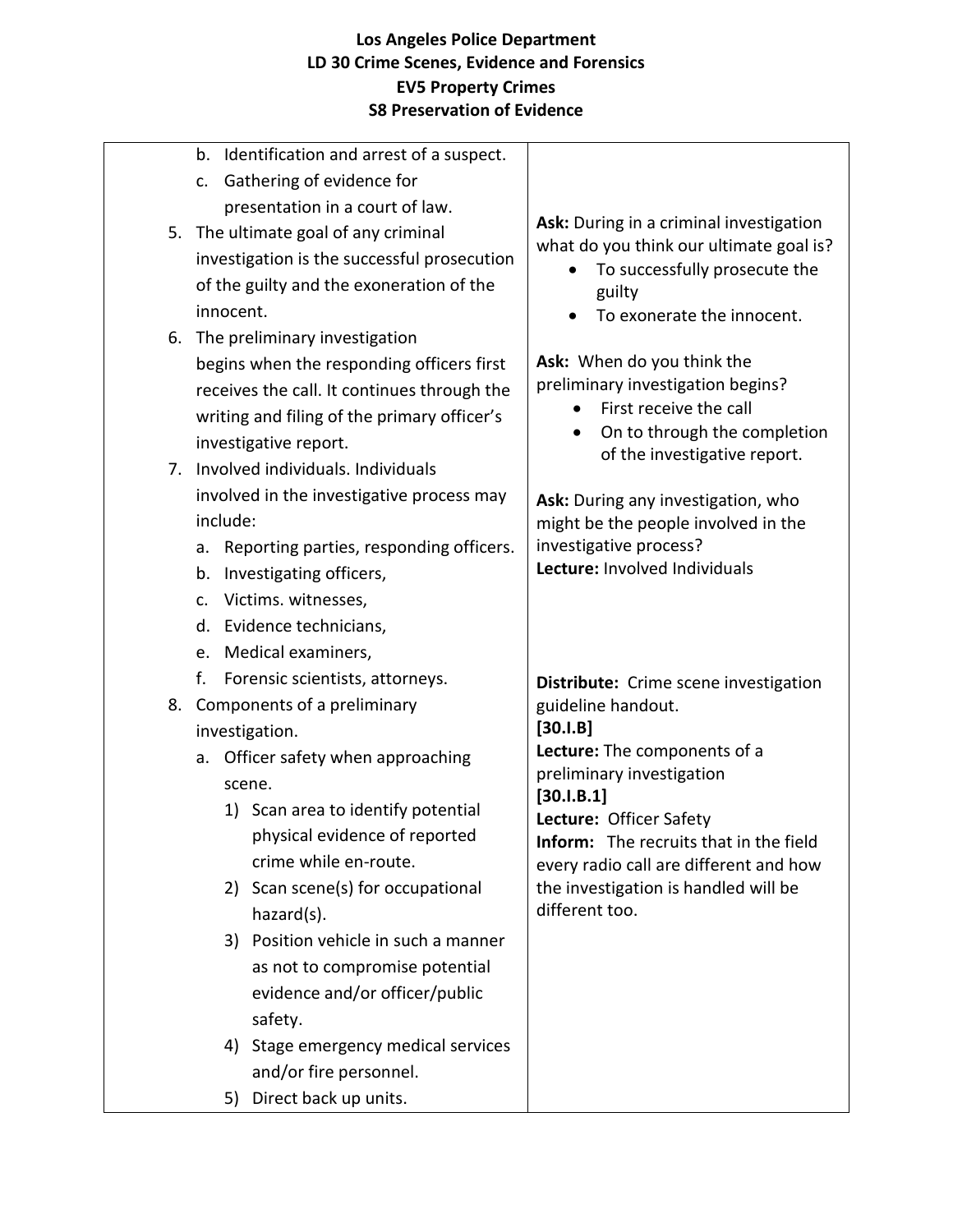|    |    | b. Assessment.                          |                                         |
|----|----|-----------------------------------------|-----------------------------------------|
|    | 1) | Determine need for emergency            |                                         |
|    |    | medical services.                       | [30.1.B.2]<br>Lecture: Need for EMS     |
|    | 2) | Officers have a primary                 |                                         |
|    |    | responsibility for the preservation     |                                         |
|    |    | of life that must supersede the         |                                         |
|    |    | apprehension of a suspect.              |                                         |
|    |    | 3) Officers should render first aid and |                                         |
|    |    | request additional emergency            |                                         |
|    |    | medical services when needed.           |                                         |
|    |    | 4) While rendering aid, officers must   |                                         |
|    |    | also remain alert to officer safety, -  |                                         |
|    |    | accidental destruction of evidence,     |                                         |
|    |    | and the need to record any              |                                         |
|    |    | medical assistance rendered to          |                                         |
|    |    | injured parties by officers, medical    |                                         |
|    |    | personnel, or others.                   | [30.1.B.3]                              |
| c. |    | Verify that a crime has occurred.       | Lecture: Verify Crime Occurred          |
|    | 1) | Do not assume that the                  |                                         |
|    |    | information that was dispatched         |                                         |
|    |    | will be a valid reflection of the       |                                         |
|    |    | actual event. Information initially     |                                         |
|    |    | given to the dispatcher may not         |                                         |
|    |    | have been complete or accurate.         |                                         |
|    |    | 2) Visually inspect the scene, gather   |                                         |
|    |    | information from involved parties,      |                                         |
|    |    | and establish the body or elements      |                                         |
|    |    | of the crime (corpus delicti) to        |                                         |
|    |    | determine if a crime has been           |                                         |
|    |    | committed and, if so, identify the      |                                         |
|    |    | specific crime.                         |                                         |
|    | 3) | Identify and arrest suspect(s), if      | [30.1.B.4]                              |
|    |    | appropriate.                            | Lecture: Identify and Arrest Suspect(s) |
|    |    | a) Suspect identification may be        |                                         |
|    |    | based on victim and/or witness          |                                         |
|    |    | statements.                             |                                         |
|    |    | Spontaneous confessions<br>b)           |                                         |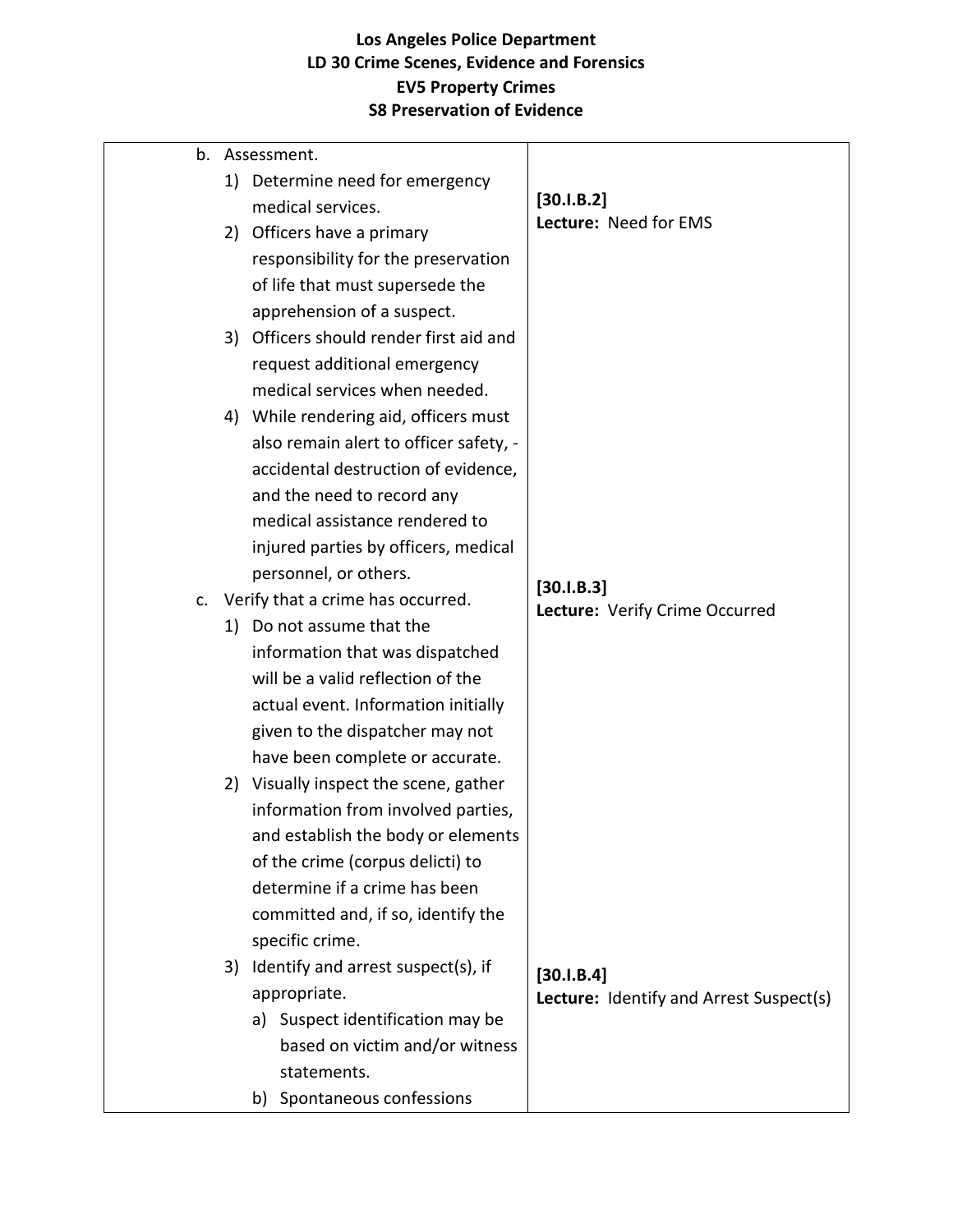|    | and/or statements made by             |                                        |
|----|---------------------------------------|----------------------------------------|
|    | suspects themselves.                  |                                        |
|    | c) Physical evidence at the crime     |                                        |
|    | scene.                                |                                        |
|    | d) If sufficient probable cause       |                                        |
|    | exists to believe the suspect is      |                                        |
|    | guilty of a crime, the suspect        |                                        |
|    | can be taken into custody.            |                                        |
|    | e) A search of the suspect            |                                        |
|    | incident to the custodial arrest      |                                        |
|    | may include a full search.            |                                        |
|    | Searches incident to arrest can       |                                        |
|    | be more inclusive than                |                                        |
|    | cursory/frisk searches for            |                                        |
|    | weapons only.                         |                                        |
|    | 4) Provide dispatch with pertinent    | [30.1.B.5]                             |
|    | information as soon as possible.      | Lecture: Provide Suspect Information   |
|    | a) If suspect(s) have fled the        |                                        |
|    | scene, officers should provide        |                                        |
|    | dispatch and other field units        |                                        |
|    | with information.                     |                                        |
|    | b) Conduct crime broadcast.           |                                        |
|    | Additional broadcasts can be<br>c)    |                                        |
|    | made if/when additional               |                                        |
|    | information is obtained during        |                                        |
|    | the preliminary investigation.        |                                        |
|    | 5) Preliminary Investigation          |                                        |
|    | a) Secure and protect the crime       | [30.1.B.6]                             |
|    | scene.                                | Lecture: Secure Crime Scene            |
|    | b) Determine jurisdiction.            |                                        |
|    | c) Identify and preserve possible     |                                        |
|    | evidence.                             | [30.1.B.7]                             |
|    | d) Locate and interview victim(s),    | Lecture: Locate Victim(s)              |
|    | and or witness (es).                  |                                        |
|    | Identify other possible sources<br>e) |                                        |
|    | of information.                       | [30.1.B.8]                             |
| 6) | Report.                               | Lecture: Collect Available Information |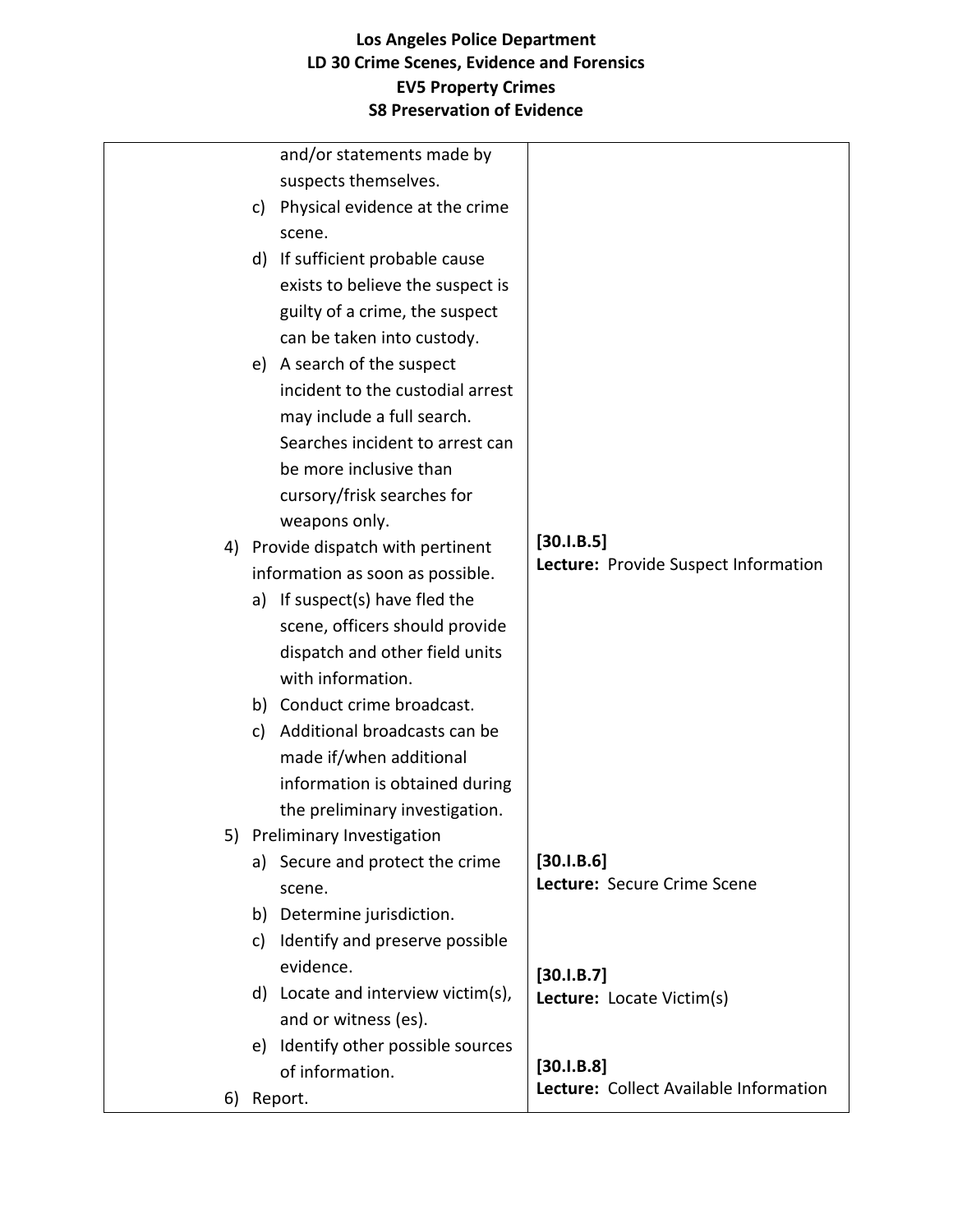|  | a) Collect available information              |                              |
|--|-----------------------------------------------|------------------------------|
|  | necessary to write a clear and                |                              |
|  | effective investigative report.               |                              |
|  | b) Officers should begin taking               |                              |
|  | field notes as soon as possible.              |                              |
|  | Notes should reflect                          |                              |
|  | information needed to report                  |                              |
|  | on who, what, where, when,                    |                              |
|  | how, and why of the crime.                    |                              |
|  | 7) Follow-up investigations. Actions          |                              |
|  | taken by officers involved in the             |                              |
|  | preliminary investigation can have            |                              |
|  | a direct impact on follow-up law              |                              |
|  | enforcement actions.                          |                              |
|  | B. Preservation of a Crime Scene.             |                              |
|  | 1. The crime scene itself is a form of        |                              |
|  | evidence and should be treated by officers    |                              |
|  | just as carefully as any other form of        |                              |
|  | evidence.                                     |                              |
|  | 2. Role of responding officer.                |                              |
|  | It is the responsibility of the initial<br>a. |                              |
|  | primary responding officer to secure          |                              |
|  | and protect the integrity of the crime        |                              |
|  | scene until officially and properly           |                              |
|  | relieved.                                     |                              |
|  | b. Initially, officers should not touch       |                              |
|  | anything or do anything that could            |                              |
|  | alter a crime scene in any way except         |                              |
|  | to preserve life or administer aid to a       |                              |
|  | victim.                                       |                              |
|  | 3. Contamination, crime scenes must be        |                              |
|  | carefully protected and secured from any      |                              |
|  | intentional or unintentional forms of         |                              |
|  | contamination.                                | $[30.1.C]$                   |
|  | 4. Protecting the crime scene. Establish a    | Lecture: Protect Crime Scene |
|  | perimeter.                                    |                              |
|  | a. An inner perimeter should include that     |                              |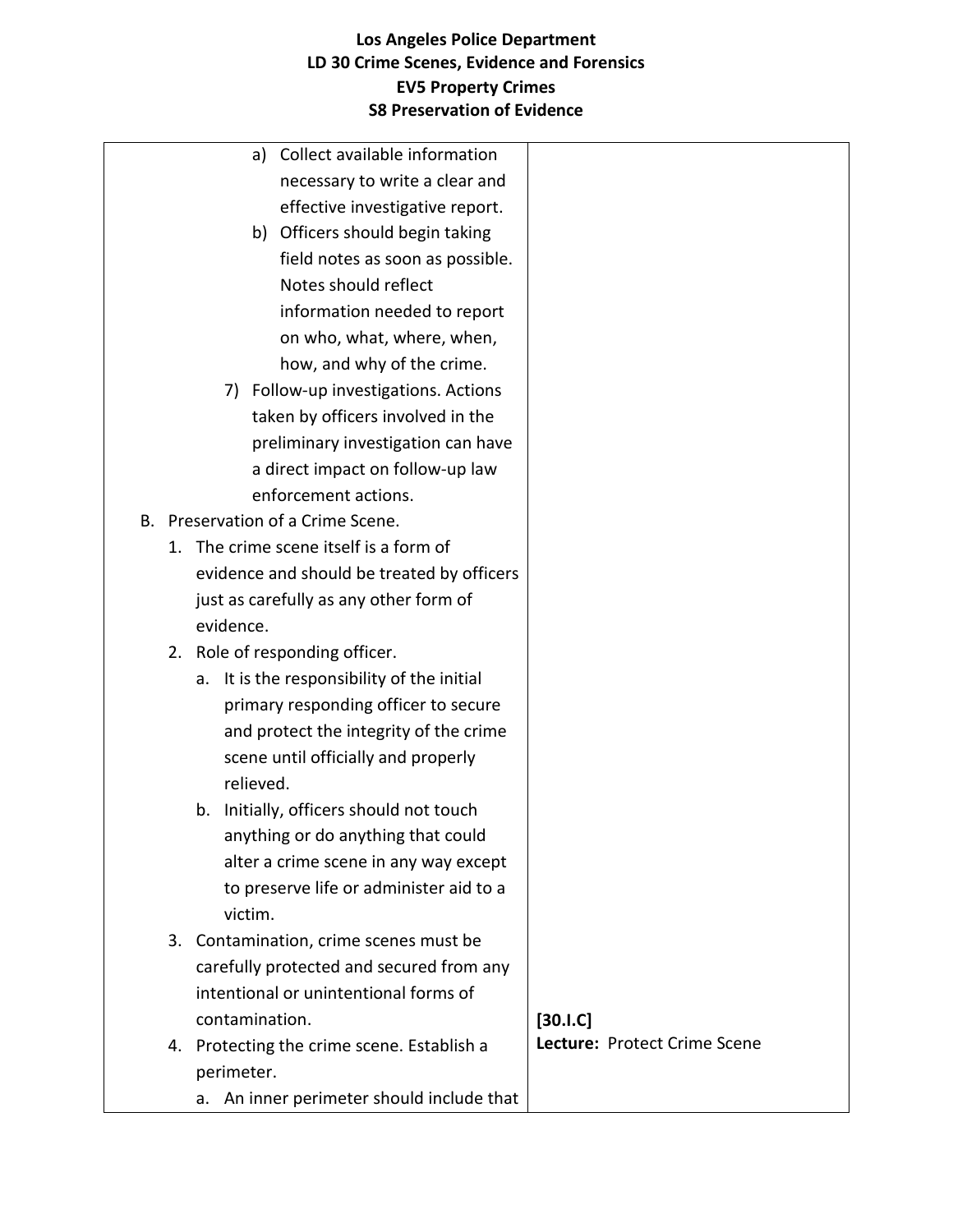| area which contains specific evidence<br>of the crime.<br>b. An outer perimeter may be<br>established as a means of securing and<br>controlling access to the inner<br>perimeter.<br>c. Access to the inner perimeter should<br>be limited to only those authorized<br>individuals directly related to the<br>criminal investigation.<br>d. A perimeter should be larger than is<br>apparently necessary. One rule to<br>follow is to double the distance from<br>the center of the crime scene to the<br>farthest location of any piece of<br>evidence.<br>Assign personnel.<br>5.<br>The primary responding officer should<br>a.<br>assign law enforcement personnel to<br>maintain inner and outer perimeters.<br>b. If necessary, assistance for perimeter<br>containment may be obtained from<br>those other than law enforcement<br>personnel.<br>Tape can be used to establish clear<br>c.<br>boundaries to maintain crime scene<br>integrity.<br>d. Use cones and other traffic barricades<br>to restrict access to the area.<br>e. Vehicles or other items can be<br>strategically positioned to block traffic.<br>Maintain a crime scene log.<br>6.<br>Record information on who had access<br>а.<br>to the crime scene.<br>b. Include information date, time<br>personnel entered location and left, |  |                                     |  |
|-----------------------------------------------------------------------------------------------------------------------------------------------------------------------------------------------------------------------------------------------------------------------------------------------------------------------------------------------------------------------------------------------------------------------------------------------------------------------------------------------------------------------------------------------------------------------------------------------------------------------------------------------------------------------------------------------------------------------------------------------------------------------------------------------------------------------------------------------------------------------------------------------------------------------------------------------------------------------------------------------------------------------------------------------------------------------------------------------------------------------------------------------------------------------------------------------------------------------------------------------------------------------------------------------------------------|--|-------------------------------------|--|
|                                                                                                                                                                                                                                                                                                                                                                                                                                                                                                                                                                                                                                                                                                                                                                                                                                                                                                                                                                                                                                                                                                                                                                                                                                                                                                                 |  |                                     |  |
|                                                                                                                                                                                                                                                                                                                                                                                                                                                                                                                                                                                                                                                                                                                                                                                                                                                                                                                                                                                                                                                                                                                                                                                                                                                                                                                 |  |                                     |  |
|                                                                                                                                                                                                                                                                                                                                                                                                                                                                                                                                                                                                                                                                                                                                                                                                                                                                                                                                                                                                                                                                                                                                                                                                                                                                                                                 |  |                                     |  |
|                                                                                                                                                                                                                                                                                                                                                                                                                                                                                                                                                                                                                                                                                                                                                                                                                                                                                                                                                                                                                                                                                                                                                                                                                                                                                                                 |  |                                     |  |
|                                                                                                                                                                                                                                                                                                                                                                                                                                                                                                                                                                                                                                                                                                                                                                                                                                                                                                                                                                                                                                                                                                                                                                                                                                                                                                                 |  |                                     |  |
|                                                                                                                                                                                                                                                                                                                                                                                                                                                                                                                                                                                                                                                                                                                                                                                                                                                                                                                                                                                                                                                                                                                                                                                                                                                                                                                 |  |                                     |  |
|                                                                                                                                                                                                                                                                                                                                                                                                                                                                                                                                                                                                                                                                                                                                                                                                                                                                                                                                                                                                                                                                                                                                                                                                                                                                                                                 |  |                                     |  |
|                                                                                                                                                                                                                                                                                                                                                                                                                                                                                                                                                                                                                                                                                                                                                                                                                                                                                                                                                                                                                                                                                                                                                                                                                                                                                                                 |  |                                     |  |
|                                                                                                                                                                                                                                                                                                                                                                                                                                                                                                                                                                                                                                                                                                                                                                                                                                                                                                                                                                                                                                                                                                                                                                                                                                                                                                                 |  |                                     |  |
|                                                                                                                                                                                                                                                                                                                                                                                                                                                                                                                                                                                                                                                                                                                                                                                                                                                                                                                                                                                                                                                                                                                                                                                                                                                                                                                 |  |                                     |  |
|                                                                                                                                                                                                                                                                                                                                                                                                                                                                                                                                                                                                                                                                                                                                                                                                                                                                                                                                                                                                                                                                                                                                                                                                                                                                                                                 |  |                                     |  |
|                                                                                                                                                                                                                                                                                                                                                                                                                                                                                                                                                                                                                                                                                                                                                                                                                                                                                                                                                                                                                                                                                                                                                                                                                                                                                                                 |  |                                     |  |
|                                                                                                                                                                                                                                                                                                                                                                                                                                                                                                                                                                                                                                                                                                                                                                                                                                                                                                                                                                                                                                                                                                                                                                                                                                                                                                                 |  |                                     |  |
|                                                                                                                                                                                                                                                                                                                                                                                                                                                                                                                                                                                                                                                                                                                                                                                                                                                                                                                                                                                                                                                                                                                                                                                                                                                                                                                 |  |                                     |  |
|                                                                                                                                                                                                                                                                                                                                                                                                                                                                                                                                                                                                                                                                                                                                                                                                                                                                                                                                                                                                                                                                                                                                                                                                                                                                                                                 |  |                                     |  |
|                                                                                                                                                                                                                                                                                                                                                                                                                                                                                                                                                                                                                                                                                                                                                                                                                                                                                                                                                                                                                                                                                                                                                                                                                                                                                                                 |  |                                     |  |
|                                                                                                                                                                                                                                                                                                                                                                                                                                                                                                                                                                                                                                                                                                                                                                                                                                                                                                                                                                                                                                                                                                                                                                                                                                                                                                                 |  |                                     |  |
|                                                                                                                                                                                                                                                                                                                                                                                                                                                                                                                                                                                                                                                                                                                                                                                                                                                                                                                                                                                                                                                                                                                                                                                                                                                                                                                 |  |                                     |  |
|                                                                                                                                                                                                                                                                                                                                                                                                                                                                                                                                                                                                                                                                                                                                                                                                                                                                                                                                                                                                                                                                                                                                                                                                                                                                                                                 |  |                                     |  |
|                                                                                                                                                                                                                                                                                                                                                                                                                                                                                                                                                                                                                                                                                                                                                                                                                                                                                                                                                                                                                                                                                                                                                                                                                                                                                                                 |  |                                     |  |
|                                                                                                                                                                                                                                                                                                                                                                                                                                                                                                                                                                                                                                                                                                                                                                                                                                                                                                                                                                                                                                                                                                                                                                                                                                                                                                                 |  |                                     |  |
|                                                                                                                                                                                                                                                                                                                                                                                                                                                                                                                                                                                                                                                                                                                                                                                                                                                                                                                                                                                                                                                                                                                                                                                                                                                                                                                 |  |                                     |  |
|                                                                                                                                                                                                                                                                                                                                                                                                                                                                                                                                                                                                                                                                                                                                                                                                                                                                                                                                                                                                                                                                                                                                                                                                                                                                                                                 |  |                                     |  |
|                                                                                                                                                                                                                                                                                                                                                                                                                                                                                                                                                                                                                                                                                                                                                                                                                                                                                                                                                                                                                                                                                                                                                                                                                                                                                                                 |  |                                     |  |
|                                                                                                                                                                                                                                                                                                                                                                                                                                                                                                                                                                                                                                                                                                                                                                                                                                                                                                                                                                                                                                                                                                                                                                                                                                                                                                                 |  |                                     |  |
|                                                                                                                                                                                                                                                                                                                                                                                                                                                                                                                                                                                                                                                                                                                                                                                                                                                                                                                                                                                                                                                                                                                                                                                                                                                                                                                 |  |                                     |  |
|                                                                                                                                                                                                                                                                                                                                                                                                                                                                                                                                                                                                                                                                                                                                                                                                                                                                                                                                                                                                                                                                                                                                                                                                                                                                                                                 |  |                                     |  |
|                                                                                                                                                                                                                                                                                                                                                                                                                                                                                                                                                                                                                                                                                                                                                                                                                                                                                                                                                                                                                                                                                                                                                                                                                                                                                                                 |  |                                     |  |
|                                                                                                                                                                                                                                                                                                                                                                                                                                                                                                                                                                                                                                                                                                                                                                                                                                                                                                                                                                                                                                                                                                                                                                                                                                                                                                                 |  |                                     |  |
|                                                                                                                                                                                                                                                                                                                                                                                                                                                                                                                                                                                                                                                                                                                                                                                                                                                                                                                                                                                                                                                                                                                                                                                                                                                                                                                 |  |                                     |  |
|                                                                                                                                                                                                                                                                                                                                                                                                                                                                                                                                                                                                                                                                                                                                                                                                                                                                                                                                                                                                                                                                                                                                                                                                                                                                                                                 |  |                                     |  |
|                                                                                                                                                                                                                                                                                                                                                                                                                                                                                                                                                                                                                                                                                                                                                                                                                                                                                                                                                                                                                                                                                                                                                                                                                                                                                                                 |  |                                     |  |
|                                                                                                                                                                                                                                                                                                                                                                                                                                                                                                                                                                                                                                                                                                                                                                                                                                                                                                                                                                                                                                                                                                                                                                                                                                                                                                                 |  |                                     |  |
|                                                                                                                                                                                                                                                                                                                                                                                                                                                                                                                                                                                                                                                                                                                                                                                                                                                                                                                                                                                                                                                                                                                                                                                                                                                                                                                 |  |                                     |  |
|                                                                                                                                                                                                                                                                                                                                                                                                                                                                                                                                                                                                                                                                                                                                                                                                                                                                                                                                                                                                                                                                                                                                                                                                                                                                                                                 |  |                                     |  |
|                                                                                                                                                                                                                                                                                                                                                                                                                                                                                                                                                                                                                                                                                                                                                                                                                                                                                                                                                                                                                                                                                                                                                                                                                                                                                                                 |  |                                     |  |
|                                                                                                                                                                                                                                                                                                                                                                                                                                                                                                                                                                                                                                                                                                                                                                                                                                                                                                                                                                                                                                                                                                                                                                                                                                                                                                                 |  | Name and rank, id number reason for |  |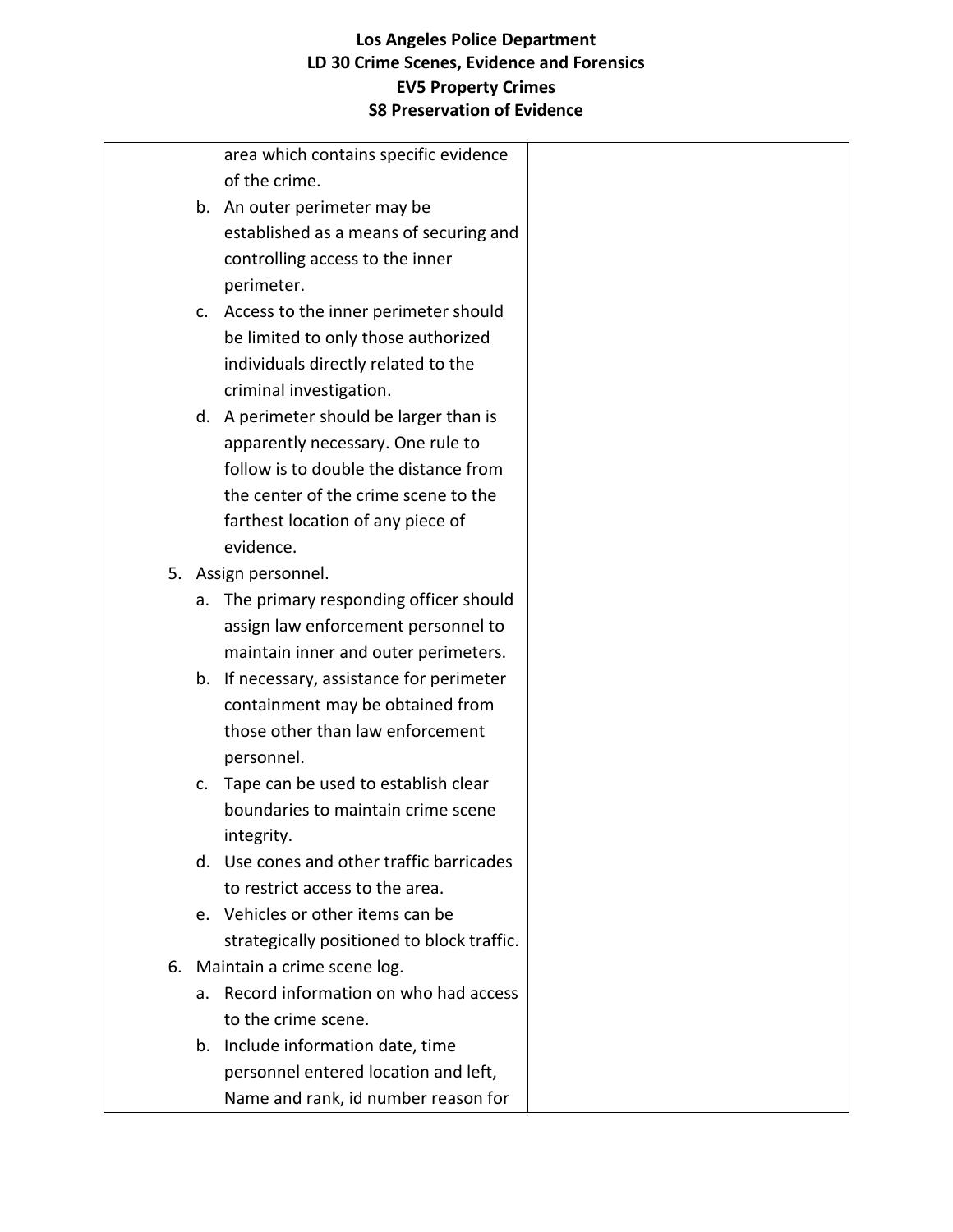| entering.                                  |                                        |
|--------------------------------------------|----------------------------------------|
| 7. Evidence protection.                    |                                        |
| a. Evidence within a crime scene may be    |                                        |
| moved, damaged, or obliterated by          |                                        |
| even the smallest disturbance.             |                                        |
| b. Initial responding officers must take   |                                        |
| actions to protect physical evidence.      |                                        |
| c. action may be necessary to protect      |                                        |
| the evidence such as:                      |                                        |
| 1) Providing a tent covering to            |                                        |
| protect from rain or sunlight.             |                                        |
| 2) Erecting temporary walls or             |                                        |
| barriers to reduce wind                    |                                        |
| contamination.                             |                                        |
| 3) Using cardboard to temporarily          |                                        |
| cover tire tracks or footprints.           |                                        |
| d. If movement of evidence is required     |                                        |
| due to possible damage or                  |                                        |
| contamination or officer safety,           |                                        |
| officers should:                           |                                        |
| 1) Notify appropriate personnel of         |                                        |
| the action taken.                          |                                        |
| Document and photograph, if<br>2)          |                                        |
| appropriate, the original location         |                                        |
| and condition of the evidence.             |                                        |
| 3) Document all actions taken.             | $[30.1.D]$                             |
| C. Crime Scene Surveys and Searches.       | Lecture: Primary Purpose for Crime     |
| The initial survey should consist of<br>1. | Scene                                  |
| securing the scene, and noting             | [30.1.D.1]                             |
| immediately visible evidence and denying   | Lecture: Initial Survey of Crime Scene |
| entry to the scene until properly relieved |                                        |
| and calling for needed resources.          |                                        |
| 2. Once a crime scene has been secured, an |                                        |
| initial survey should be undertaken to     |                                        |
| identify the kind and amount of evidence   |                                        |
| that may exist in the designated area. The |                                        |
| purpose of conducting such a survey is to  |                                        |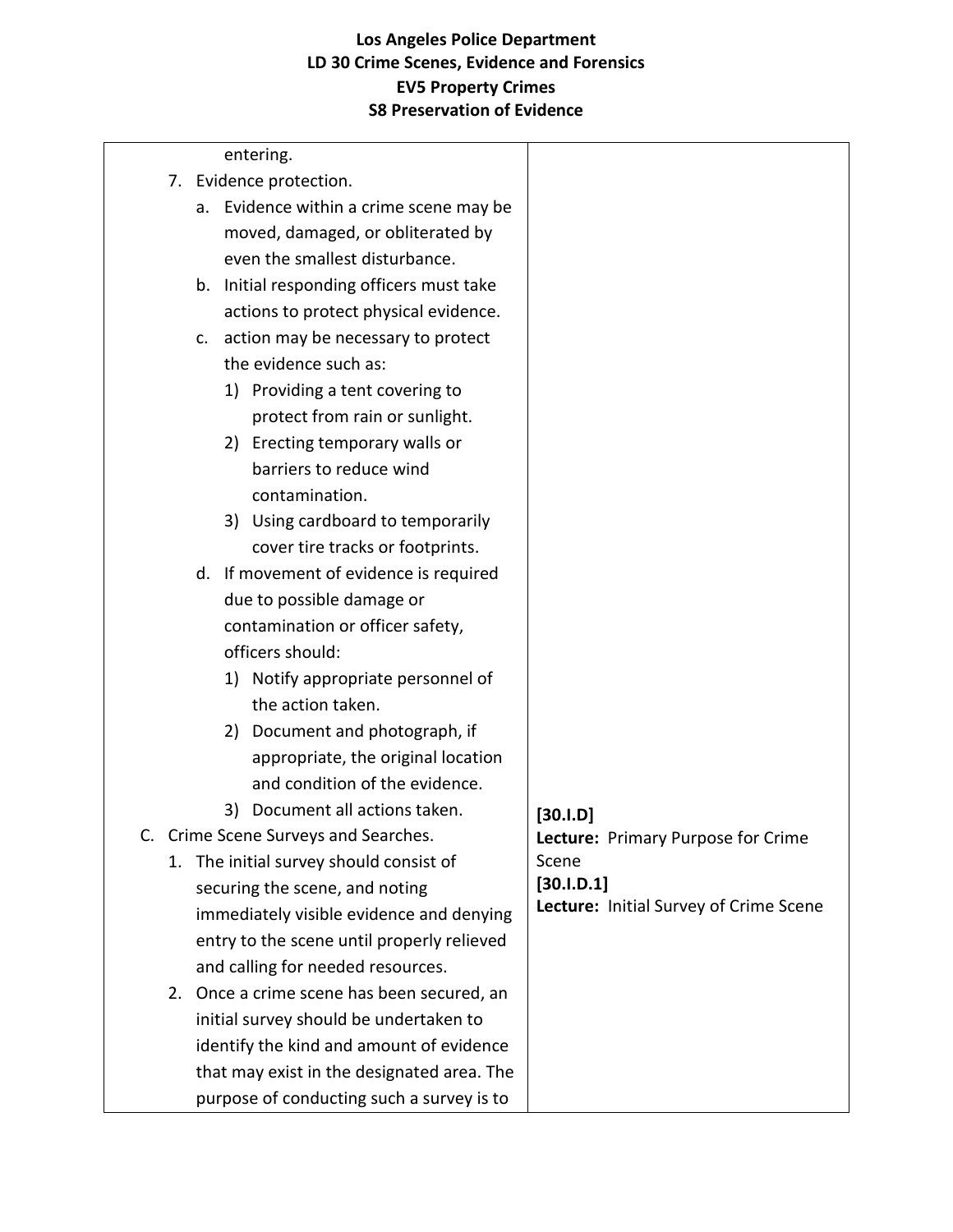|  | give responding officers an opportunity to    |                               |
|--|-----------------------------------------------|-------------------------------|
|  | assess the amount of time, equipment,         |                               |
|  | and personnel that may be needed to           |                               |
|  | actually collect and process the evidence.    |                               |
|  | 3. Officers should proceed cautiously         |                               |
|  | through the crime scene area, being           |                               |
|  | careful not to touch, step on or disturb, or  |                               |
|  | remove any possible evidence when             |                               |
|  | conducting the initial survey.                |                               |
|  | 4. For personal protection and for the        |                               |
|  | protection of the evidence itself, officers   |                               |
|  | may be required to wear items such as         |                               |
|  | latex gloves, shoe covers, or other forms     |                               |
|  | of protective clothing when conducting an     |                               |
|  | initial crime scene survey.                   | [30.1.D.2]                    |
|  | 5. Crime scene search.                        | Lecture: Crime Scene Searches |
|  | a. Locate physical evidence that indicates    |                               |
|  | a crime has taken place.                      |                               |
|  | Identify individual(s) who may have<br>b.     |                               |
|  | committed the crime.                          |                               |
|  | c. Everyone assisting in the search for       |                               |
|  | evidence should be made aware of              |                               |
|  | the:                                          |                               |
|  | 1) Type of crime that has taken place.        |                               |
|  | 2) Type of items that may be                  |                               |
|  | associated with the crime.                    |                               |
|  | 3) Perimeters of the area to be               |                               |
|  | searched.                                     |                               |
|  | 4) Searching pattern that will be             |                               |
|  | used.                                         |                               |
|  | D. 5 Basic Search Patterns.                   |                               |
|  | 1. Line Pattern: Officer begins at one corner |                               |
|  | of the crime scene and searches back and      |                               |
|  | forth across the area, moving in parallel     |                               |
|  | straight lines.                               |                               |
|  | 2. Quadrant Pattern: Crime scene area is      |                               |
|  | divided into fourths or specified             |                               |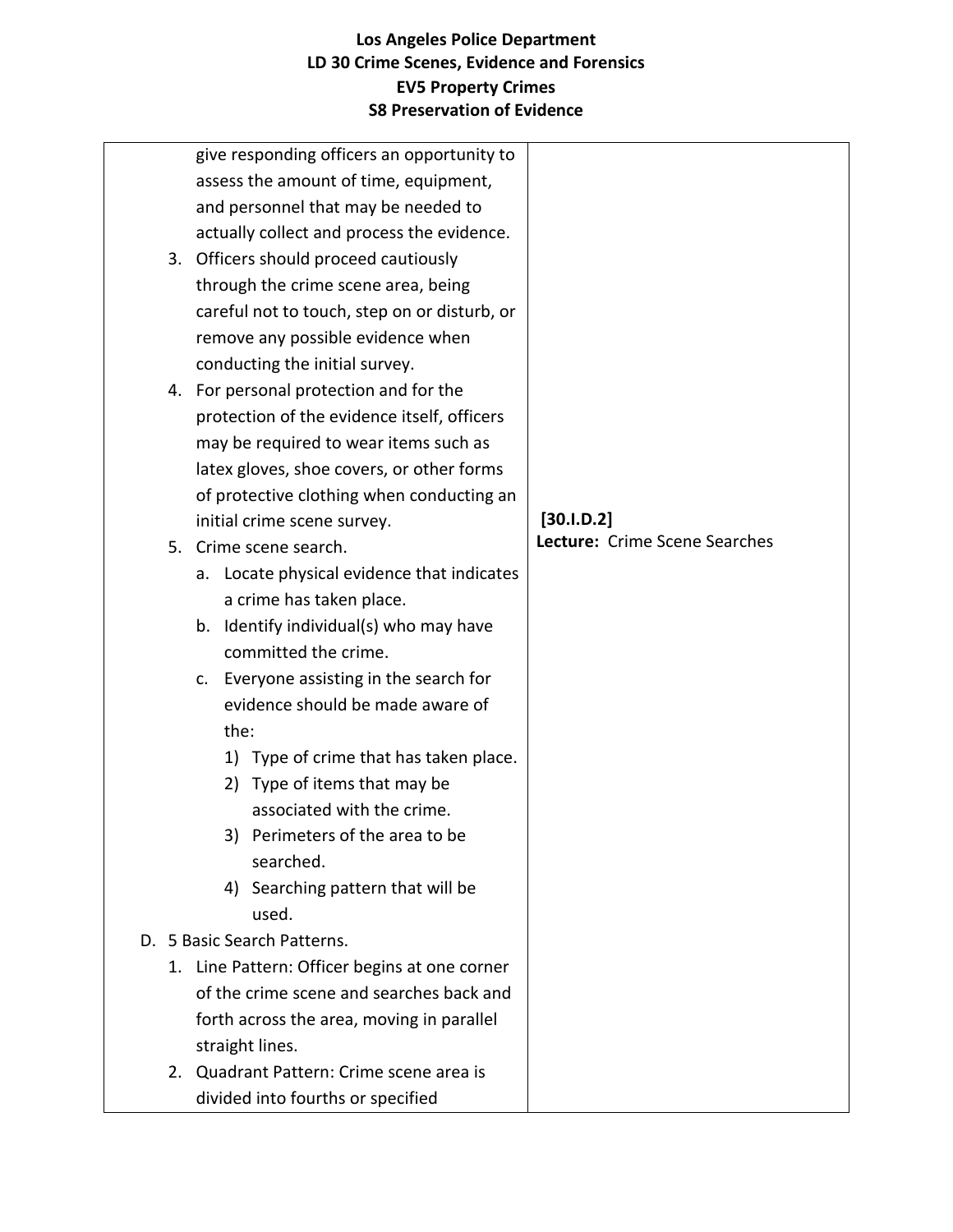|    | quadrants. Quadrants are searched one at       |                                  |
|----|------------------------------------------------|----------------------------------|
|    | a time by the officer(s).                      |                                  |
|    | 3. Grid Search: Officer(s) begin searching at  |                                  |
|    | one corner and proceed, searching one          |                                  |
|    | block at a time.                               |                                  |
|    | 4. Spiral Pattern: Officer begins searching by |                                  |
|    | circling the outer perimeter of the crime      |                                  |
|    | scene. Officer continues spiraling in an       |                                  |
|    | ever-smaller circle toward the center of       |                                  |
|    | the crime scene area.                          |                                  |
|    | 5. Wheel Patter: The circle is divided into    |                                  |
|    | manageable pie-shaped wedges (or               |                                  |
|    | "spokes" as on a wheel). Each wedge or         |                                  |
|    | section between spokes is searched one         |                                  |
|    | at a time.                                     | $[30.1.E]$                       |
|    | E. Photographs.                                | Lecture: Crime Scene Photographs |
|    | 1. Photographs of a crime scene can record     |                                  |
|    | exactly how the scene appeared and how         |                                  |
|    | the evidence was found at the scene.           |                                  |
|    | 2. Crime scene photographs are often used      |                                  |
|    | in a court of law as a form of                 |                                  |
|    | demonstrative evidence.                        |                                  |
| 3. | Photographs may be admissible as               |                                  |
|    | evidence if they:                              |                                  |
|    | a. Show an object or person relevant to        |                                  |
|    | the crime.                                     |                                  |
|    | b. Accurately represent, without               |                                  |
|    | distortion, the object or scene                |                                  |
|    | photographed.                                  |                                  |
|    | If they are marked properly to identify<br>c.  |                                  |
|    | contents and location and are not              |                                  |
|    | used solely to appeal to the emotions          |                                  |
|    | or prejudice the court or jury.                |                                  |
|    | d. Photographs can be taken of the area        |                                  |
|    | where the crime has taken place, all           |                                  |
|    | visible items of evidence at the scene,        |                                  |
|    | Close shots showing details of injuries,       |                                  |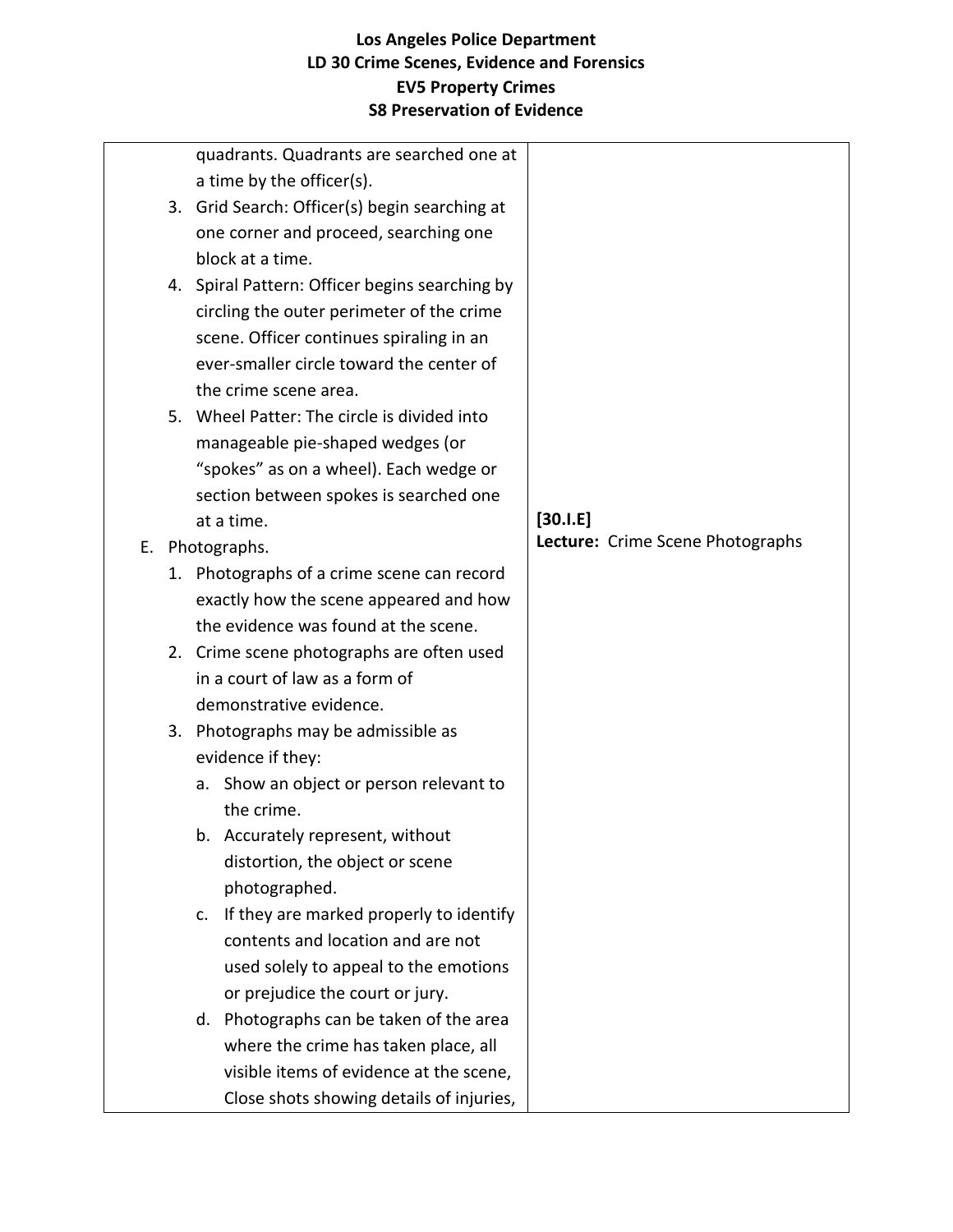| bodies, or individual items of<br>evidence. |                               |
|---------------------------------------------|-------------------------------|
| F. Crime Scene Sketches and Diagrams.       | $[30.1 \text{ F}]$            |
| 1. Sketches and diagrams can be used to     | Lecture: Crime Scene Diagrams |
| supplement photographs and provide this     |                               |
| additional information regarding the        |                               |
| crime scene. Crime scene sketches and       |                               |
| diagrams can:                               |                               |
| a. Provide clear and concise descriptions   |                               |
| of all pieces of evidence.                  |                               |
| b. Show the relationship of items to each   |                               |
| other.                                      |                               |
| c. Show measured distances between          |                               |
| items.                                      |                               |
| d. Illustrate positions and movement of     |                               |
| involved parties (e.g., victims,            |                               |
| suspects, witnesses).                       |                               |
| e. Assist the reporting officer in writing  |                               |
| comprehensive investigative reports.        |                               |
| Illustrate the crime scene without<br>f.    |                               |
| extra clutter.                              |                               |
| 2. A crime scene sketch is a rough drawing  |                               |
| and It contains details and measurements    |                               |
| that will be used when the final accurate   |                               |
| diagram is later drawn. A crime scene       |                               |
| sketch should:                              |                               |
| Be drawn at the crime scene,<br>a.          |                               |
| Be complete enough to stand alone.<br>b.    |                               |
| Include measurements pinpointing the<br>c.  |                               |
| location of all major items of              |                               |
| d. Physical evidence and critical features  |                               |
| of the scene (e.g., furniture, plants,      |                               |
| e. Personal possessions, etc.).             |                               |
| 3. A crime scene diagram is a measured      |                               |
| drawing showing the location of all         |                               |
| important items, particularly items of      |                               |
| physical evidence.                          |                               |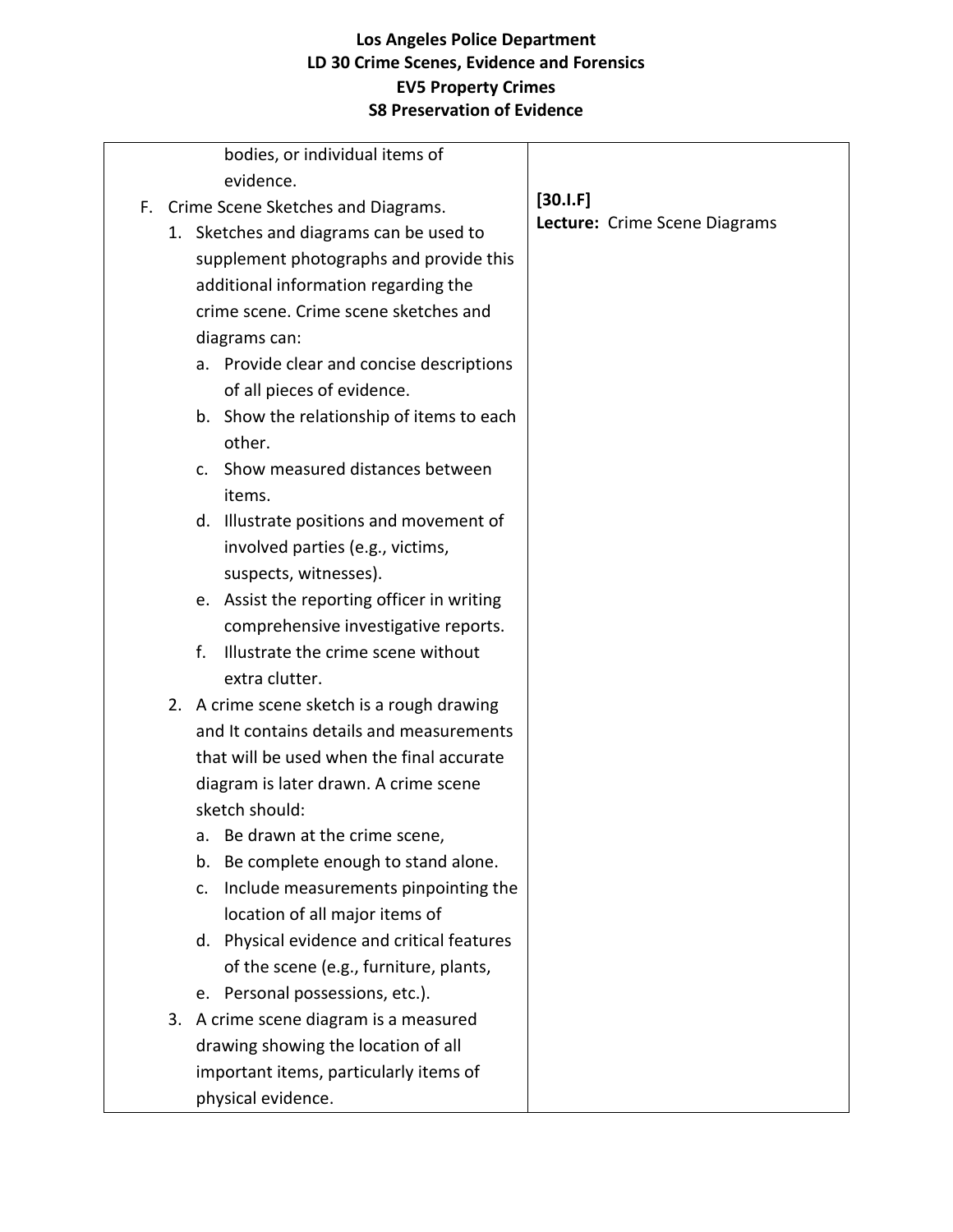| a. Layout of the entire scene,<br>b. Measured locations within the crime<br>scene of each piece of evidence,<br>Locations of significant features of the<br>c.<br>scene, and<br>d. Spatial relationship between items.<br>4. Diagram content and elements. Final<br>crime scene diagrams should include<br>specific types of information.<br>a. Diagraming Officer's name, rank and<br>ID.<br>b. Full name of anyone assisting in taking<br>measurements.<br>Time and date the initial crime scene<br>$C_{\cdot}$<br>sketch was drawn.<br>d. Crime classification (e.g., burglary,<br>homicide, etc.)<br>e. Case number (if known)<br>f.<br>Major discernible items of physical<br>evidence and critical features.<br>g. All possible entrances and exits (e.g.,<br>doors, windows, attic access, etc.)<br>h. Location and Position.<br>A. Handling Evidence.<br>1. Evidence can take any size, shape, or<br>form. It may be obvious or imperceptible<br>to the naked eye. Even if an item may not<br>have obvious evidentiary value to an<br>officer, it should be properly secured and<br>identified.<br>2. Common errors made in the handling of<br>evidence.<br>Identify items of possible evidentiary<br>a.<br>value.<br>b. Use the appropriate techniques for |     |  |                                        |  |
|---------------------------------------------------------------------------------------------------------------------------------------------------------------------------------------------------------------------------------------------------------------------------------------------------------------------------------------------------------------------------------------------------------------------------------------------------------------------------------------------------------------------------------------------------------------------------------------------------------------------------------------------------------------------------------------------------------------------------------------------------------------------------------------------------------------------------------------------------------------------------------------------------------------------------------------------------------------------------------------------------------------------------------------------------------------------------------------------------------------------------------------------------------------------------------------------------------------------------------------------------------------------|-----|--|----------------------------------------|--|
|                                                                                                                                                                                                                                                                                                                                                                                                                                                                                                                                                                                                                                                                                                                                                                                                                                                                                                                                                                                                                                                                                                                                                                                                                                                                     |     |  |                                        |  |
|                                                                                                                                                                                                                                                                                                                                                                                                                                                                                                                                                                                                                                                                                                                                                                                                                                                                                                                                                                                                                                                                                                                                                                                                                                                                     |     |  |                                        |  |
|                                                                                                                                                                                                                                                                                                                                                                                                                                                                                                                                                                                                                                                                                                                                                                                                                                                                                                                                                                                                                                                                                                                                                                                                                                                                     |     |  |                                        |  |
|                                                                                                                                                                                                                                                                                                                                                                                                                                                                                                                                                                                                                                                                                                                                                                                                                                                                                                                                                                                                                                                                                                                                                                                                                                                                     |     |  |                                        |  |
|                                                                                                                                                                                                                                                                                                                                                                                                                                                                                                                                                                                                                                                                                                                                                                                                                                                                                                                                                                                                                                                                                                                                                                                                                                                                     |     |  |                                        |  |
|                                                                                                                                                                                                                                                                                                                                                                                                                                                                                                                                                                                                                                                                                                                                                                                                                                                                                                                                                                                                                                                                                                                                                                                                                                                                     |     |  |                                        |  |
|                                                                                                                                                                                                                                                                                                                                                                                                                                                                                                                                                                                                                                                                                                                                                                                                                                                                                                                                                                                                                                                                                                                                                                                                                                                                     |     |  |                                        |  |
|                                                                                                                                                                                                                                                                                                                                                                                                                                                                                                                                                                                                                                                                                                                                                                                                                                                                                                                                                                                                                                                                                                                                                                                                                                                                     |     |  |                                        |  |
|                                                                                                                                                                                                                                                                                                                                                                                                                                                                                                                                                                                                                                                                                                                                                                                                                                                                                                                                                                                                                                                                                                                                                                                                                                                                     |     |  |                                        |  |
|                                                                                                                                                                                                                                                                                                                                                                                                                                                                                                                                                                                                                                                                                                                                                                                                                                                                                                                                                                                                                                                                                                                                                                                                                                                                     |     |  |                                        |  |
|                                                                                                                                                                                                                                                                                                                                                                                                                                                                                                                                                                                                                                                                                                                                                                                                                                                                                                                                                                                                                                                                                                                                                                                                                                                                     |     |  |                                        |  |
|                                                                                                                                                                                                                                                                                                                                                                                                                                                                                                                                                                                                                                                                                                                                                                                                                                                                                                                                                                                                                                                                                                                                                                                                                                                                     |     |  |                                        |  |
|                                                                                                                                                                                                                                                                                                                                                                                                                                                                                                                                                                                                                                                                                                                                                                                                                                                                                                                                                                                                                                                                                                                                                                                                                                                                     |     |  |                                        |  |
|                                                                                                                                                                                                                                                                                                                                                                                                                                                                                                                                                                                                                                                                                                                                                                                                                                                                                                                                                                                                                                                                                                                                                                                                                                                                     |     |  |                                        |  |
|                                                                                                                                                                                                                                                                                                                                                                                                                                                                                                                                                                                                                                                                                                                                                                                                                                                                                                                                                                                                                                                                                                                                                                                                                                                                     |     |  |                                        |  |
|                                                                                                                                                                                                                                                                                                                                                                                                                                                                                                                                                                                                                                                                                                                                                                                                                                                                                                                                                                                                                                                                                                                                                                                                                                                                     |     |  |                                        |  |
|                                                                                                                                                                                                                                                                                                                                                                                                                                                                                                                                                                                                                                                                                                                                                                                                                                                                                                                                                                                                                                                                                                                                                                                                                                                                     |     |  |                                        |  |
|                                                                                                                                                                                                                                                                                                                                                                                                                                                                                                                                                                                                                                                                                                                                                                                                                                                                                                                                                                                                                                                                                                                                                                                                                                                                     |     |  |                                        |  |
|                                                                                                                                                                                                                                                                                                                                                                                                                                                                                                                                                                                                                                                                                                                                                                                                                                                                                                                                                                                                                                                                                                                                                                                                                                                                     |     |  |                                        |  |
|                                                                                                                                                                                                                                                                                                                                                                                                                                                                                                                                                                                                                                                                                                                                                                                                                                                                                                                                                                                                                                                                                                                                                                                                                                                                     |     |  |                                        |  |
|                                                                                                                                                                                                                                                                                                                                                                                                                                                                                                                                                                                                                                                                                                                                                                                                                                                                                                                                                                                                                                                                                                                                                                                                                                                                     |     |  |                                        |  |
|                                                                                                                                                                                                                                                                                                                                                                                                                                                                                                                                                                                                                                                                                                                                                                                                                                                                                                                                                                                                                                                                                                                                                                                                                                                                     |     |  |                                        |  |
|                                                                                                                                                                                                                                                                                                                                                                                                                                                                                                                                                                                                                                                                                                                                                                                                                                                                                                                                                                                                                                                                                                                                                                                                                                                                     |     |  |                                        |  |
|                                                                                                                                                                                                                                                                                                                                                                                                                                                                                                                                                                                                                                                                                                                                                                                                                                                                                                                                                                                                                                                                                                                                                                                                                                                                     | II. |  |                                        |  |
|                                                                                                                                                                                                                                                                                                                                                                                                                                                                                                                                                                                                                                                                                                                                                                                                                                                                                                                                                                                                                                                                                                                                                                                                                                                                     |     |  |                                        |  |
|                                                                                                                                                                                                                                                                                                                                                                                                                                                                                                                                                                                                                                                                                                                                                                                                                                                                                                                                                                                                                                                                                                                                                                                                                                                                     |     |  |                                        |  |
|                                                                                                                                                                                                                                                                                                                                                                                                                                                                                                                                                                                                                                                                                                                                                                                                                                                                                                                                                                                                                                                                                                                                                                                                                                                                     |     |  |                                        |  |
|                                                                                                                                                                                                                                                                                                                                                                                                                                                                                                                                                                                                                                                                                                                                                                                                                                                                                                                                                                                                                                                                                                                                                                                                                                                                     |     |  |                                        |  |
|                                                                                                                                                                                                                                                                                                                                                                                                                                                                                                                                                                                                                                                                                                                                                                                                                                                                                                                                                                                                                                                                                                                                                                                                                                                                     |     |  |                                        |  |
|                                                                                                                                                                                                                                                                                                                                                                                                                                                                                                                                                                                                                                                                                                                                                                                                                                                                                                                                                                                                                                                                                                                                                                                                                                                                     |     |  |                                        |  |
|                                                                                                                                                                                                                                                                                                                                                                                                                                                                                                                                                                                                                                                                                                                                                                                                                                                                                                                                                                                                                                                                                                                                                                                                                                                                     |     |  |                                        |  |
|                                                                                                                                                                                                                                                                                                                                                                                                                                                                                                                                                                                                                                                                                                                                                                                                                                                                                                                                                                                                                                                                                                                                                                                                                                                                     |     |  |                                        |  |
|                                                                                                                                                                                                                                                                                                                                                                                                                                                                                                                                                                                                                                                                                                                                                                                                                                                                                                                                                                                                                                                                                                                                                                                                                                                                     |     |  |                                        |  |
|                                                                                                                                                                                                                                                                                                                                                                                                                                                                                                                                                                                                                                                                                                                                                                                                                                                                                                                                                                                                                                                                                                                                                                                                                                                                     |     |  |                                        |  |
|                                                                                                                                                                                                                                                                                                                                                                                                                                                                                                                                                                                                                                                                                                                                                                                                                                                                                                                                                                                                                                                                                                                                                                                                                                                                     |     |  |                                        |  |
|                                                                                                                                                                                                                                                                                                                                                                                                                                                                                                                                                                                                                                                                                                                                                                                                                                                                                                                                                                                                                                                                                                                                                                                                                                                                     |     |  |                                        |  |
|                                                                                                                                                                                                                                                                                                                                                                                                                                                                                                                                                                                                                                                                                                                                                                                                                                                                                                                                                                                                                                                                                                                                                                                                                                                                     |     |  | properly collecting a specific type of |  |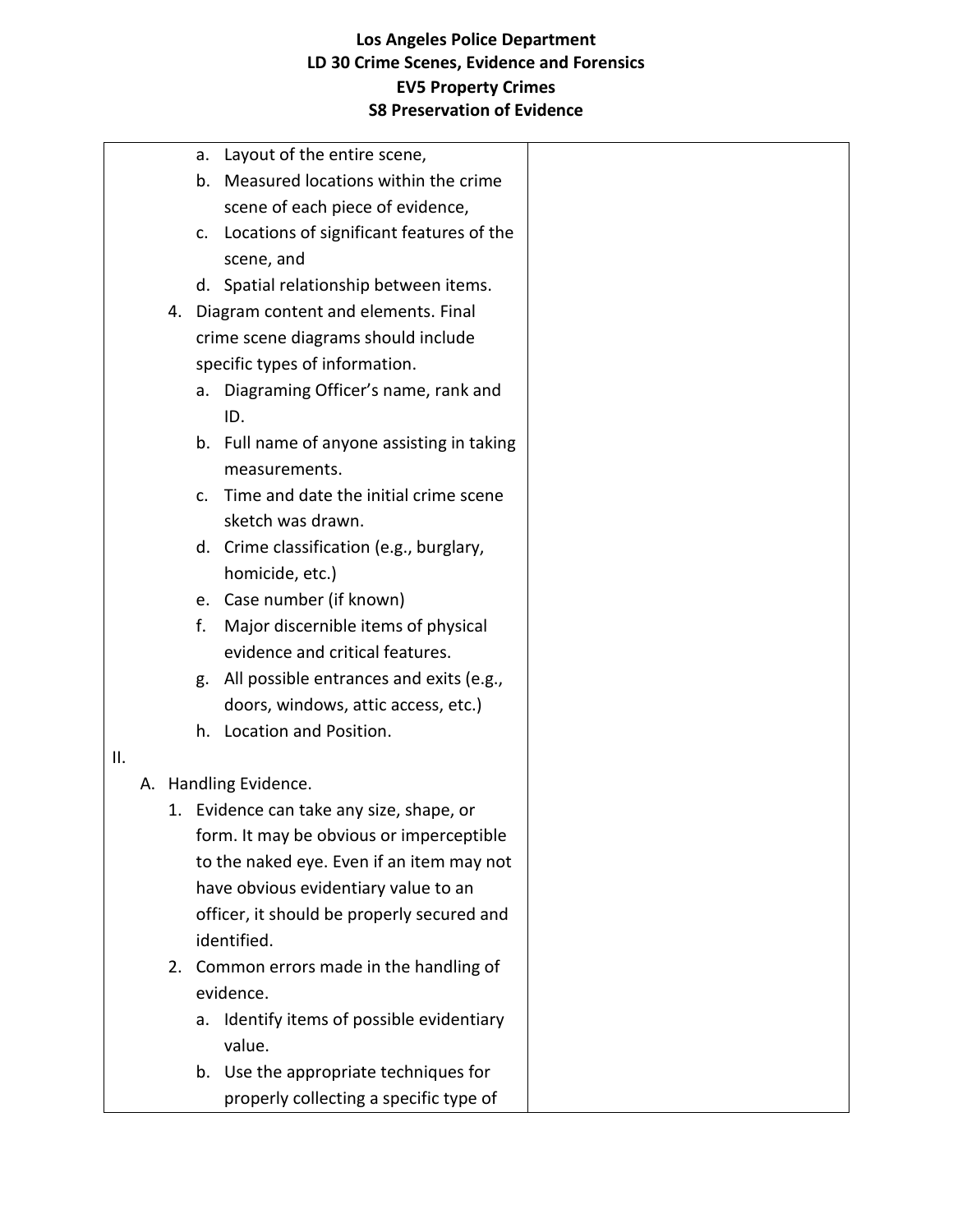|  |    | evidence.                                     |                                 |
|--|----|-----------------------------------------------|---------------------------------|
|  | c. | Submit sufficient quantities of               |                                 |
|  |    | evidence.                                     |                                 |
|  | d. | Protect evidence from contamination.          | [30.11.A]                       |
|  | e. | Submit control/known standard to be           | Lecture: Collection of Evidence |
|  |    | used for comparison purposes.                 |                                 |
|  | f. | Maintain the chain of custody.                |                                 |
|  |    | 3. Precautions, Prior to beginning the actual |                                 |
|  |    | collection process, officers should           |                                 |
|  |    | consider:                                     |                                 |
|  | a. | Photographing evidence to                     |                                 |
|  |    | demonstrate its appearance when               |                                 |
|  |    | found.                                        |                                 |
|  | b. | Diagraming the location and position          |                                 |
|  |    | of items of evidence to aid in later          |                                 |
|  |    | reconstructions of the scene.                 |                                 |
|  | c. | Taking notes regarding the physical           |                                 |
|  |    | appearance of evidence to document            |                                 |
|  |    | the condition in which it was found.          |                                 |
|  |    | d. Wearing appropriate clothing such as       |                                 |
|  |    | disposable gloves and nonrestrictive,         |                                 |
|  |    | noninterfering clothing.                      |                                 |
|  |    | 4. Perishable/ fragile evidence.              |                                 |
|  | a. | The first officers at a crime scene           |                                 |
|  |    | should immediately observe and                |                                 |
|  |    | record any evidence that could be             |                                 |
|  |    | easily lost, damaged, contaminated, or        |                                 |
|  |    | destroyed by environmental elements           |                                 |
|  |    | or the presence of other individuals at       |                                 |
|  |    | the scene. Such perishable/fragile            |                                 |
|  |    | evidence should be noted,                     |                                 |
|  |    | photographed, documented, and                 |                                 |
|  |    | collected first.                              |                                 |
|  |    | b. Trace evidence is evidence that is very    |                                 |
|  |    | small; it usually cannot be seen with         |                                 |
|  |    | the naked eye without close scrutiny.         |                                 |
|  |    | Transfer evidence is evidence that is         |                                 |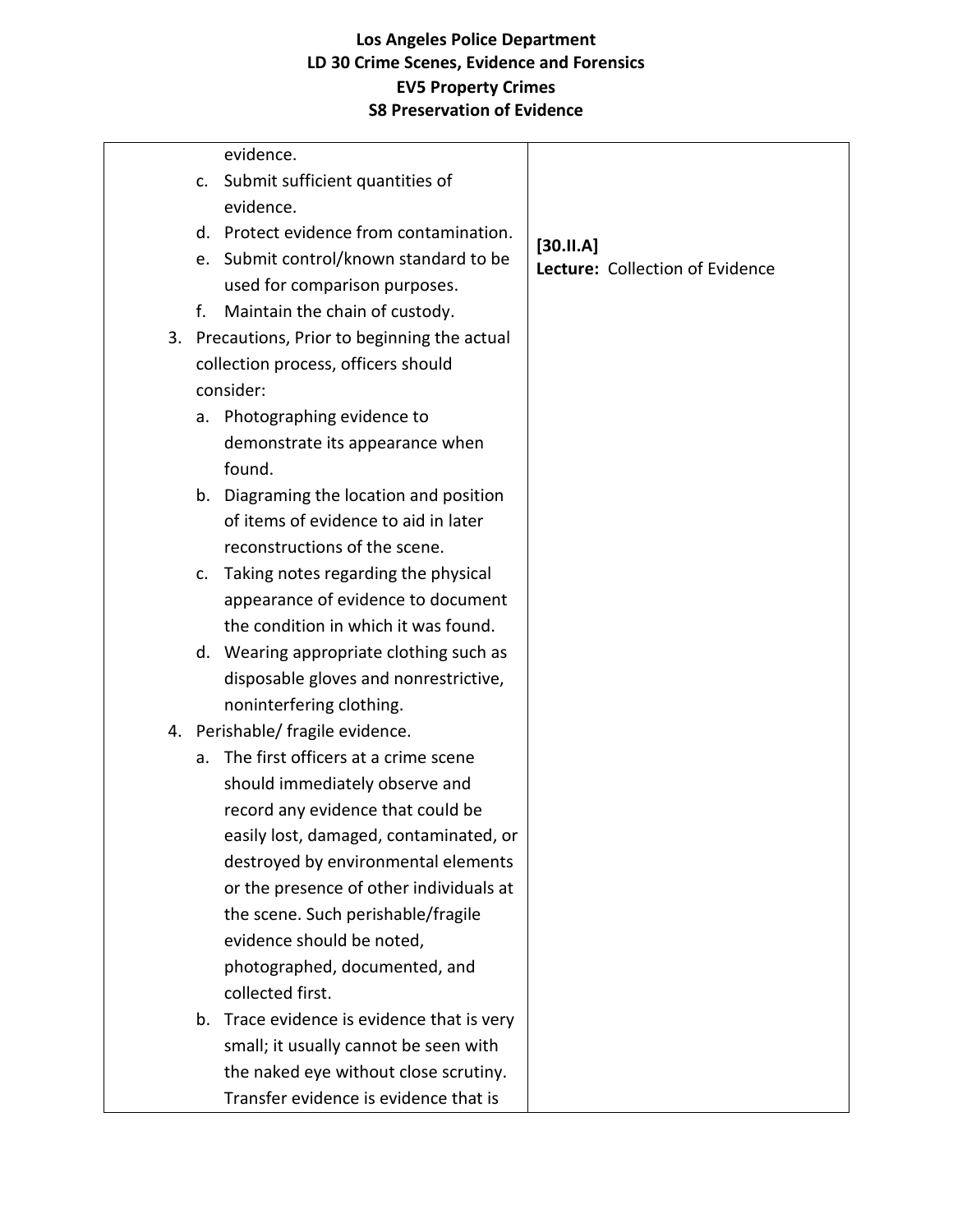|    | transferred or passed when two              |           |                             |
|----|---------------------------------------------|-----------|-----------------------------|
|    | objects touch.                              |           |                             |
|    | c. The searching officer should examine     |           |                             |
|    | the object or area from an angle.           |           |                             |
|    | Special considerations may arise when       |           |                             |
|    | searching for trace and transfer            |           |                             |
|    | evidence at a crime scene.                  |           |                             |
|    | d. Depending on the nature of the crime     |           |                             |
|    | and the conditions, responding              |           |                             |
|    | officers may need to take action to         |           |                             |
|    | protect perishable/fragile evidence         |           |                             |
|    | until it can be properly documented         |           |                             |
|    | and collected.                              |           |                             |
|    | 5. Control/ known standard. In order to     |           |                             |
|    | establish a link between a piece of         |           |                             |
|    | evidence and a person or a crime scene,     |           |                             |
|    | the unique identity of the object must be   |           |                             |
|    | shown to the exclusion of all other similar |           |                             |
|    | objects.                                    |           |                             |
|    | a. Control Standard: Demonstrates a         |           |                             |
|    | normal condition of a surface or other      |           |                             |
|    | object.                                     |           |                             |
|    | b. Known Standard: Compare with items       |           |                             |
|    | of evidence from an unknown source.         |           |                             |
|    | 6. Peace officers should use the same care  | [30.11.B] | Lecture: Collecting Samples |
|    | and precautions when collecting,            |           |                             |
|    | packaging, and marking known standards      |           |                             |
|    | and controls as they would for any other    |           |                             |
|    | form of evidence. This includes             |           |                             |
|    | maintaining the proper chain of custody.    |           |                             |
|    | 7. The ability to properly collect and      |           |                             |
|    | preserve evidence may depend on officers    |           |                             |
|    | having access to the appropriate            |           |                             |
|    | equipment such as:                          |           |                             |
| a. | Cameras                                     |           |                             |
| b. | Measuring equipment.                        |           |                             |
| c. | <b>Documentation Materials.</b>             |           |                             |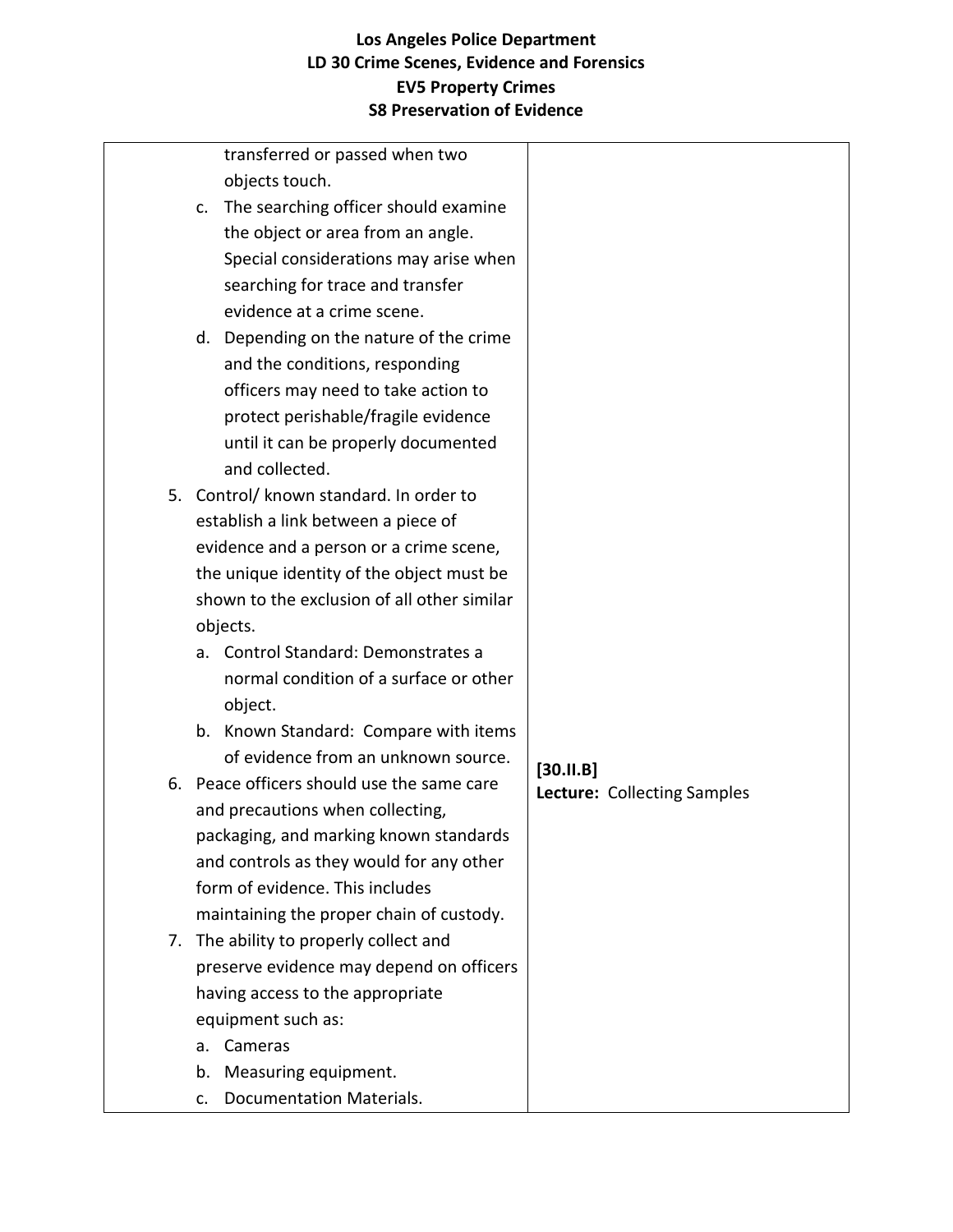d. Collection Equipment. e. Packaging Equipment. 8. Packaging evidence. a. Physical evidence can be damaged, lost, contaminated, or changed during handling and transportation. All pieces of evidence must be carefully packaged separately, using new and clean containers and packaging materials. b. Being aware of the types of containers that can be used with specific types of evidence will aid officers in making the appropriate selections during the collection process. 9. Sealing evidence. a. To maintain the chain of custody, each container containing a piece of evidence should be properly sealed. b. Evidence tape can be used to seal all containers (i.e., boxes, envelopes, vials, etc.) in such a way that they cannot be opened without breaking the seal. The person packaging the evidence should sign or initial and date the seal using permanent ink so that the marking extends from the seal onto the container. 10. Marking and labeling evidence. a. To ensure that evidence presented in court is the same evidence collected at the crime scene, the outside of each container or wrapped item should be identified and labeled separately. b. If the item is not packaged inside some form of container that can then

be marked, an evidence tag should be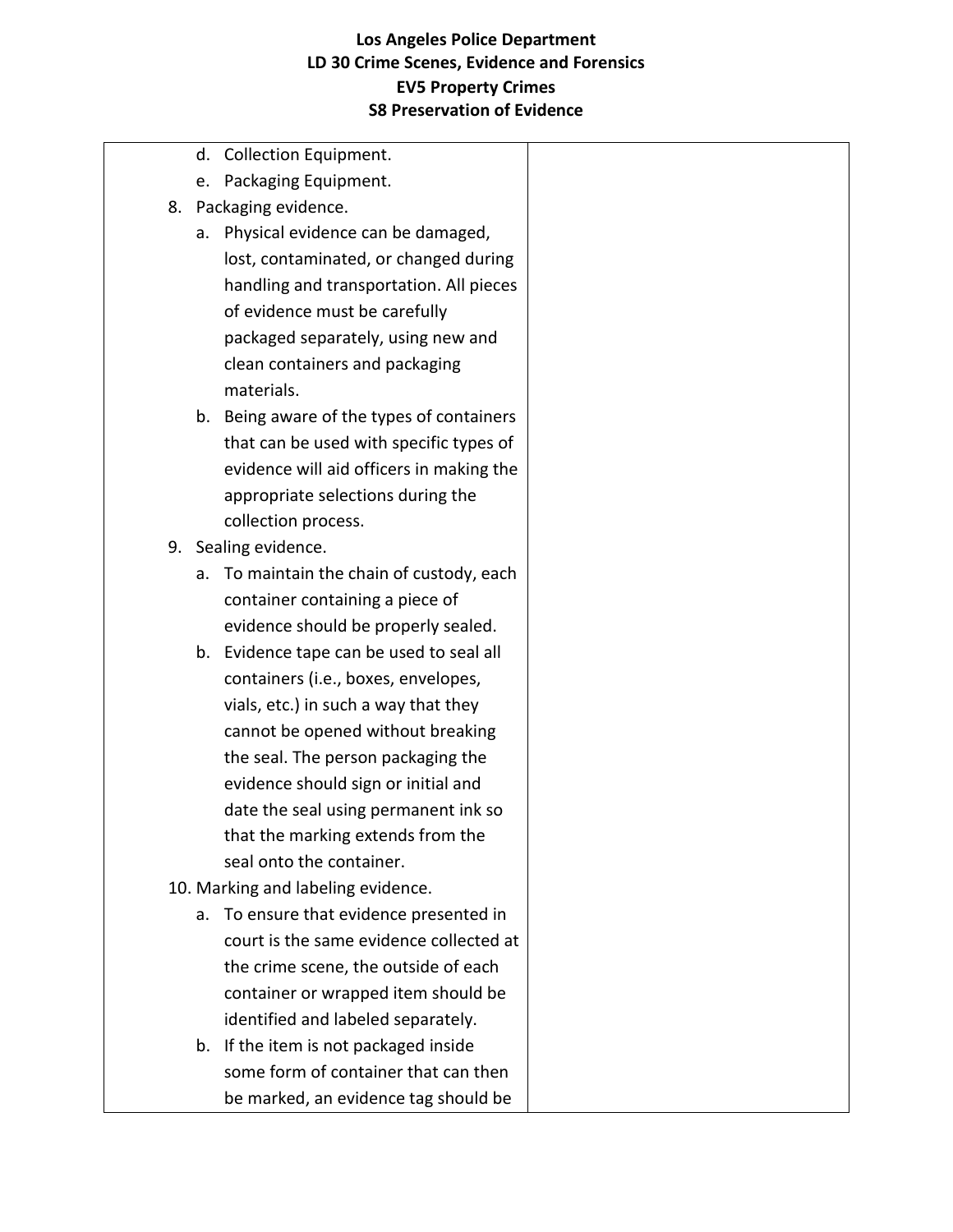| carefully attached to the item with the        |                                     |
|------------------------------------------------|-------------------------------------|
| case information:                              |                                     |
| 1) Collecting officer's name.                  |                                     |
| 2) Collecting officer's identification         |                                     |
| number (i.e., serial/badge                     |                                     |
| number).                                       |                                     |
| 3) Time and date the evidence was              |                                     |
| collected.                                     |                                     |
| 4) Location where the evidence was             |                                     |
| collected.                                     |                                     |
| 5) Content description (including              |                                     |
| quantity and size).                            |                                     |
| 6) Type of crime (e.g., burglary,              |                                     |
| homicide).                                     |                                     |
| 11. Unless agency policy is to the contrary,   |                                     |
| officers should not place any markings         |                                     |
| directly on an item of evidence itself.        |                                     |
| Marking evidence in this manner may            |                                     |
| affect or even destroy its evidentiary         |                                     |
| value.                                         |                                     |
| 12. Evidence technicians are specially trained |                                     |
| individuals who respond to the crime           |                                     |
| scene at the request of the officer. Once      |                                     |
| at the scene, they may be involved in          |                                     |
| collecting, preserving, and transporting       |                                     |
| physical evidence.                             |                                     |
| 13. Larger urban law enforcement agencies      |                                     |
| may be equipped with evidence collection       |                                     |
| technicians and large investigative units      |                                     |
| including mobile crime unit.                   | [30.11.C]                           |
| B. Chain of Custody.                           | Lecture: Chain of Custody           |
| 1. For any piece of evidence to be             |                                     |
| considered valid and reliable by the court,    |                                     |
| it must be accounted for from the time it      |                                     |
| is collected at the scene until it is          | $[30.11. D]$                        |
| presented in court.                            | Lecture: Documentation for Chain of |
| 2. The chain of custody is the written,        |                                     |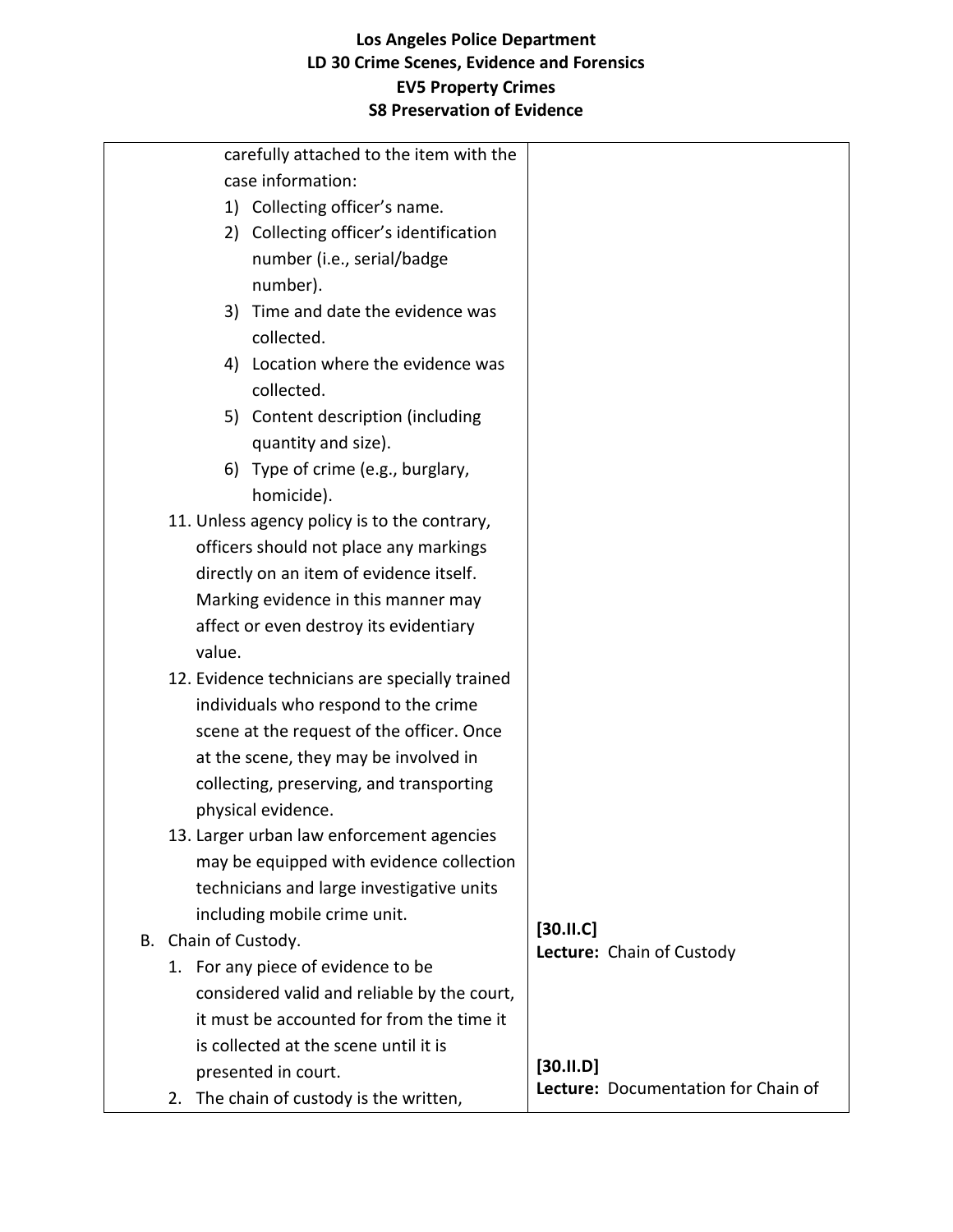|  | witnessed, unbroken record of all          | Custody |
|--|--------------------------------------------|---------|
|  | individuals who maintained control or had  |         |
|  | access to any physical evidence. A         |         |
|  | complete and accurate chain of custody     |         |
|  | record is absolutely essential in          |         |
|  | establishing the validity and integrity of |         |
|  | evidence in court.                         |         |
|  | 3. Court testimony.                        |         |
|  | Officers may be asked in court to<br>а.    |         |
|  | positively identify evidence and testify   |         |
|  | regarding who, when, how that              |         |
|  | evidence was recovered at the time of      |         |
|  | the incident.                              |         |
|  | b. The chain of custody begins when an     |         |
|  | item is first collected as evidence.       |         |
|  | From this time, supplying complete,        |         |
|  | clear, concise information and using       |         |
|  | appropriate documentation                  |         |
|  | techniques will aid in keeping the         |         |
|  | chain of custody intact.                   |         |
|  | 4. Property that is recovered fall under 3 |         |
|  | categories evidence, non-evidence or       |         |
|  | personal property.                         |         |
|  | Evidence: Property which may be<br>а.      |         |
|  | related to a crime or investigation, or    |         |
|  | implicate or clear a person of a           |         |
|  | criminal charge.                           |         |
|  | b. Non-evidence: Property that comes       |         |
|  | into law enforcement custody, but          |         |
|  | cannot be connected to a crime. (e.g.      |         |
|  | Found property.)                           |         |
|  | Personal Property: Property which a<br>c.  |         |
|  | person had in possession at the time       |         |
|  | of arrest that has no evidentiary value.   |         |
|  | 5. Handling evidence                       |         |
|  | a. Anyone who handles evidence             |         |
|  | officially accepts custody of that         |         |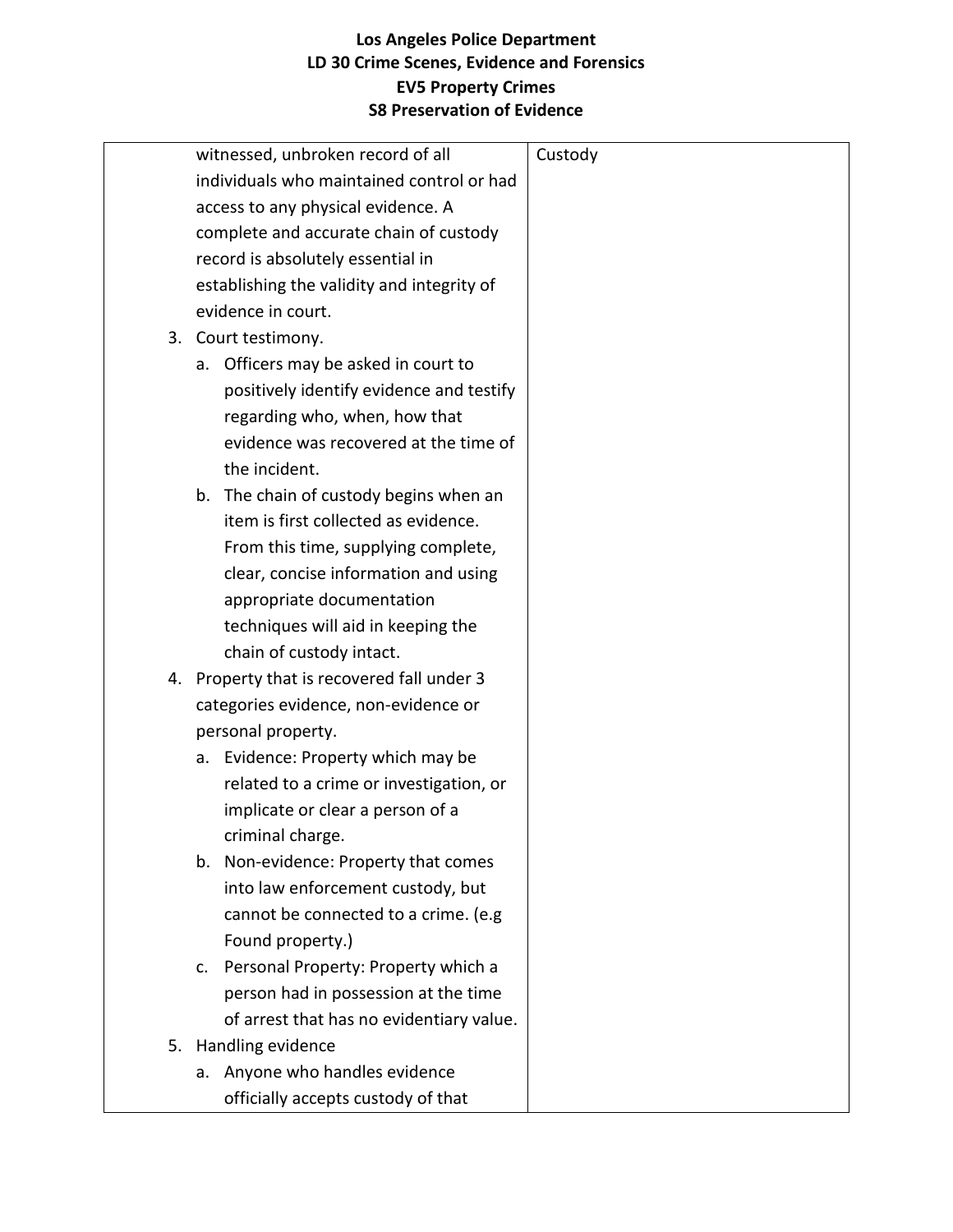|    | evidence by signing the chain of                |                                      |
|----|-------------------------------------------------|--------------------------------------|
|    | custody record.                                 |                                      |
|    | b. All individuals who handle any               |                                      |
|    | evidence at any point during an                 |                                      |
|    | investigation each require their                |                                      |
|    | information and what involvement                |                                      |
|    | they had in the recovering of                   |                                      |
|    | evidence.                                       |                                      |
|    | It is important to limit the number of<br>C.    |                                      |
|    | individuals in the chain of custody in          |                                      |
|    | order to maintain accountability and            |                                      |
|    | integrity of evidence.                          | [30.11.E]                            |
|    | C. Fingerprints.                                | Lecture: Three forms of fingerprints |
|    | 1. A fingerprint is a copy or impression of the |                                      |
|    | ridges and valleys present on the               |                                      |
|    | outermost layer of human skin. These            |                                      |
|    | ridges and valleys can be found not only        |                                      |
|    | on the tips of the fingers, but also below      |                                      |
|    | the first digit and sides of fingers, and on    |                                      |
|    | palms, feet, and toes. Each pattern that        |                                      |
|    | makes up a fingerprint is unique to that        |                                      |
|    | specific individual. These patterns first       |                                      |
|    | appear on human appendages between              |                                      |
|    | 100 and 120 days after conception and,          |                                      |
|    | except for size or some form of external        |                                      |
|    | permanent damage, will remain the same          |                                      |
|    | throughout the person's lifetime.               | $[30.11 \cdot F]$                    |
| 2. | Most crime scenes are likely to contain         | Lecture: Latent Fingerprints         |
|    | some form of fingerprint evidence. When         |                                      |
|    | searching for possible fingerprints, officers   |                                      |
|    | should first concentrate on all possible        |                                      |
|    | places a person may have touched.               |                                      |
|    | Entry points/ exit points.<br>a.                |                                      |
|    | Counter tops, Steering wheel of<br>b.           |                                      |
|    | vehicle, Drawers.                               |                                      |
|    | Tools or other items in order to<br>C.          |                                      |
|    | commit the actual crime.                        |                                      |
|    |                                                 |                                      |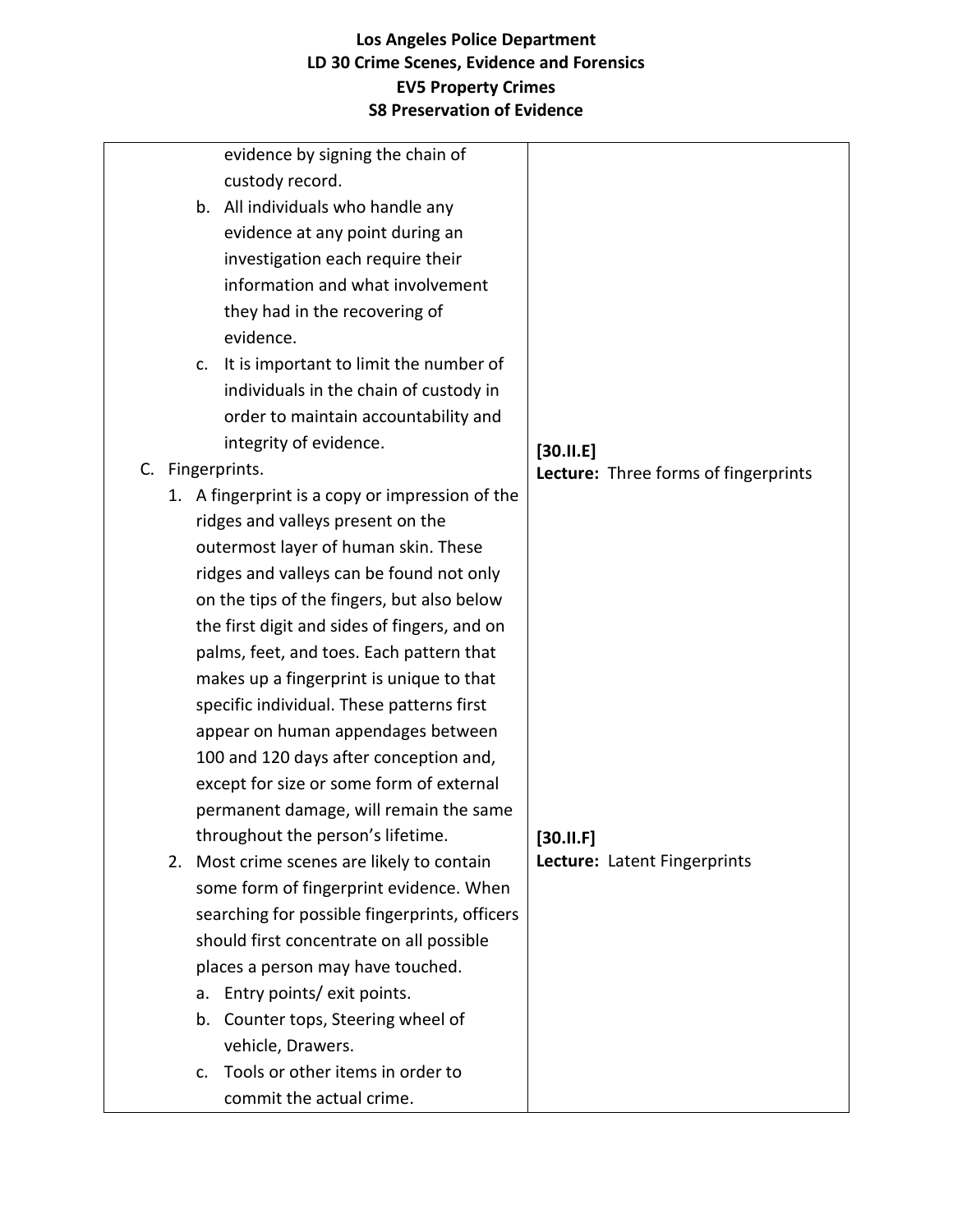|  |    | 3. Precautions.                              |  |
|--|----|----------------------------------------------|--|
|  | a. | Fingerprints are a form of                   |  |
|  |    | perishable/fragile evidence that can         |  |
|  |    | be easily smeared or destroyed.              |  |
|  |    | Because of this, officers at a crime         |  |
|  |    | scene should always:                         |  |
|  |    | Handle items as little as possible.<br>1)    |  |
|  |    | Pick up items by holding areas<br>2)         |  |
|  |    | least likely to contain a print.             |  |
|  |    | 3) Keep in mind that wearing gloves          |  |
|  |    | or using handkerchiefs, while                |  |
|  |    | keeping their own prints off an              |  |
|  |    | item, may also wipe away any                 |  |
|  |    | prints already on the item.                  |  |
|  |    | Bring any portable object with<br>4)         |  |
|  |    | fingerprints on it to the lab                |  |
|  |    | whenever possible, rather than               |  |
|  |    | attempting to process the object             |  |
|  |    | for fingerprints at the crime scene.         |  |
|  |    | b. If an item is large or bulky, the portion |  |
|  |    | bearing the fingerprints may be              |  |
|  |    | detached and brought to the lab.             |  |
|  | c. | There are three forms of fingerprint         |  |
|  |    | evidence that can be found at a crime        |  |
|  |    | scene: visible fingerprints, plastic         |  |
|  |    | fingerprints, and latent fingerprints.       |  |
|  |    | Each form requires different                 |  |
|  |    | techniques for identification and            |  |
|  |    | collection.                                  |  |
|  |    | 1) Visible: Impression was left behind       |  |
|  |    | in blood, paint, grease, oil, or             |  |
|  |    | similar materials.                           |  |
|  |    | 2) Plastic: Impression was left on soft      |  |
|  |    | substances such as heavy grease,             |  |
|  |    | melted candle wax, soap, putty               |  |
|  |    | around a window, or similar                  |  |
|  |    | materials.                                   |  |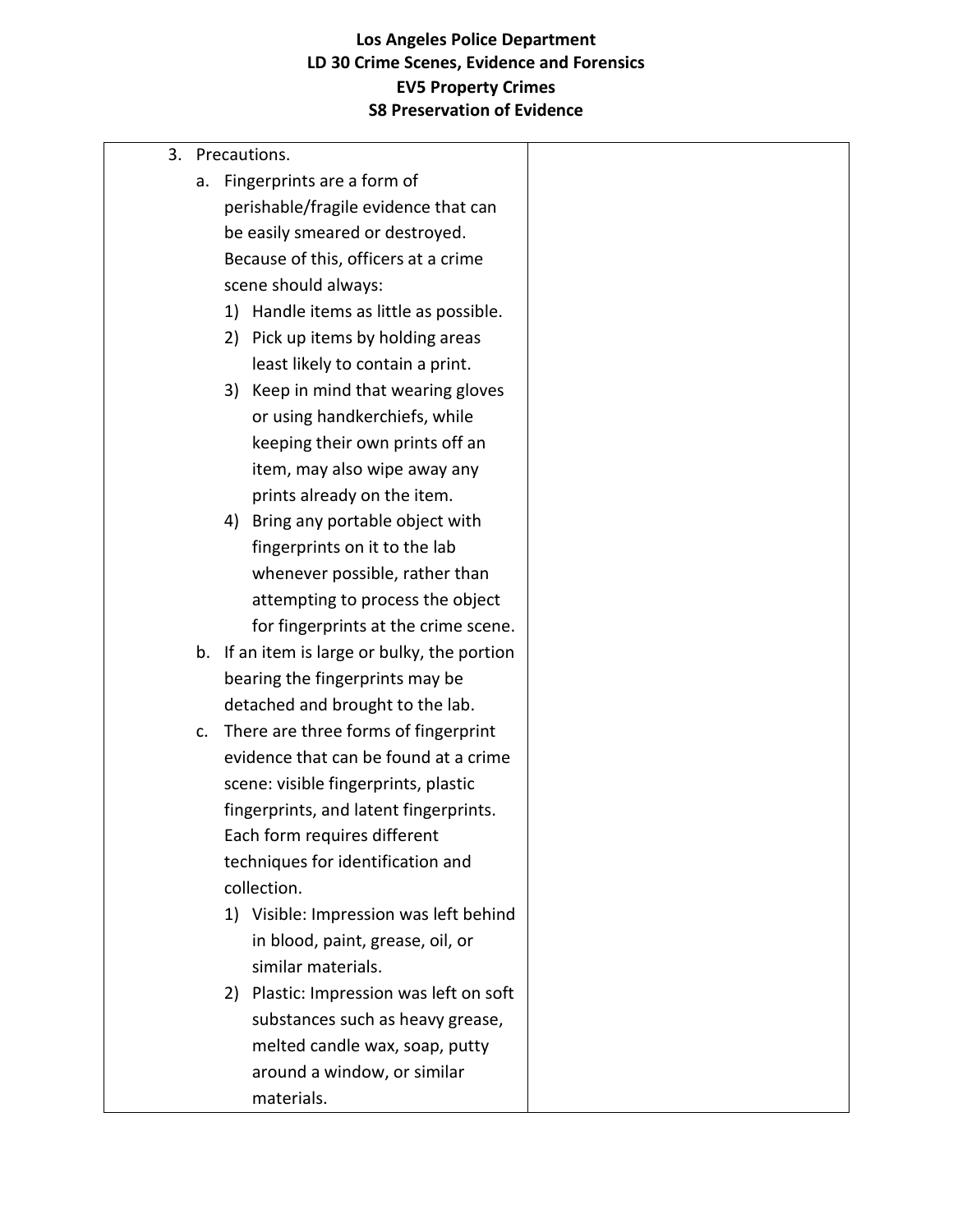|    |         | 3) Latent: Impression was left by              |  |
|----|---------|------------------------------------------------|--|
|    |         | secretions from perspiration or oils           |  |
|    |         | on the skin, most commonly found               |  |
|    |         | and invisible to the naked eye until           |  |
|    |         | developed.                                     |  |
|    |         | D. Developing Latent Prints.                   |  |
|    |         | 1. Any fingerprint left on a porous surface    |  |
|    |         | will require chemical development              |  |
|    |         | procedures which should be done only by        |  |
|    |         | a trained specialist in a laboratory or        |  |
|    |         | other controlled area.                         |  |
|    |         | 2. Any fingerprint left on a nonporous         |  |
|    |         | surface may be developed (made visible         |  |
|    |         | to the naked eye) by the use of special        |  |
|    |         | powders which adhere to the fingerprint        |  |
|    | itself. |                                                |  |
|    |         | 3. A nonporous surface is any surface that     |  |
|    |         | does not absorb liquids or oils (e.g.,         |  |
|    |         | plastic, glass, etc.)                          |  |
|    |         | 4. Officers who believe latent prints exist on |  |
|    |         | an item with a porous surface should:          |  |
|    |         | a. Carefully place each item in a separate     |  |
|    |         | container to avoid contamination.              |  |
|    |         | b. Mark, seal, and label the container,        |  |
|    |         | noting "to be processed for latent             |  |
|    |         | prints" clearly on the label.                  |  |
|    | c.      | Document the collection in their notes         |  |
|    |         | and in the investigative report.               |  |
|    |         | 5. Lifting latent fingerprints.                |  |
|    | a.      | Lifting a latent fingerprint refers to the     |  |
|    |         | process of removing a developed                |  |
|    |         | latent fingerprint from the surface            |  |
|    |         | where it was found.                            |  |
|    |         | b. Latent prints should be photographed        |  |
|    |         | in place prior to any attempt to lift the      |  |
|    |         | fingerprint from the surface.                  |  |
| 6. |         | Technique / General guidelines                 |  |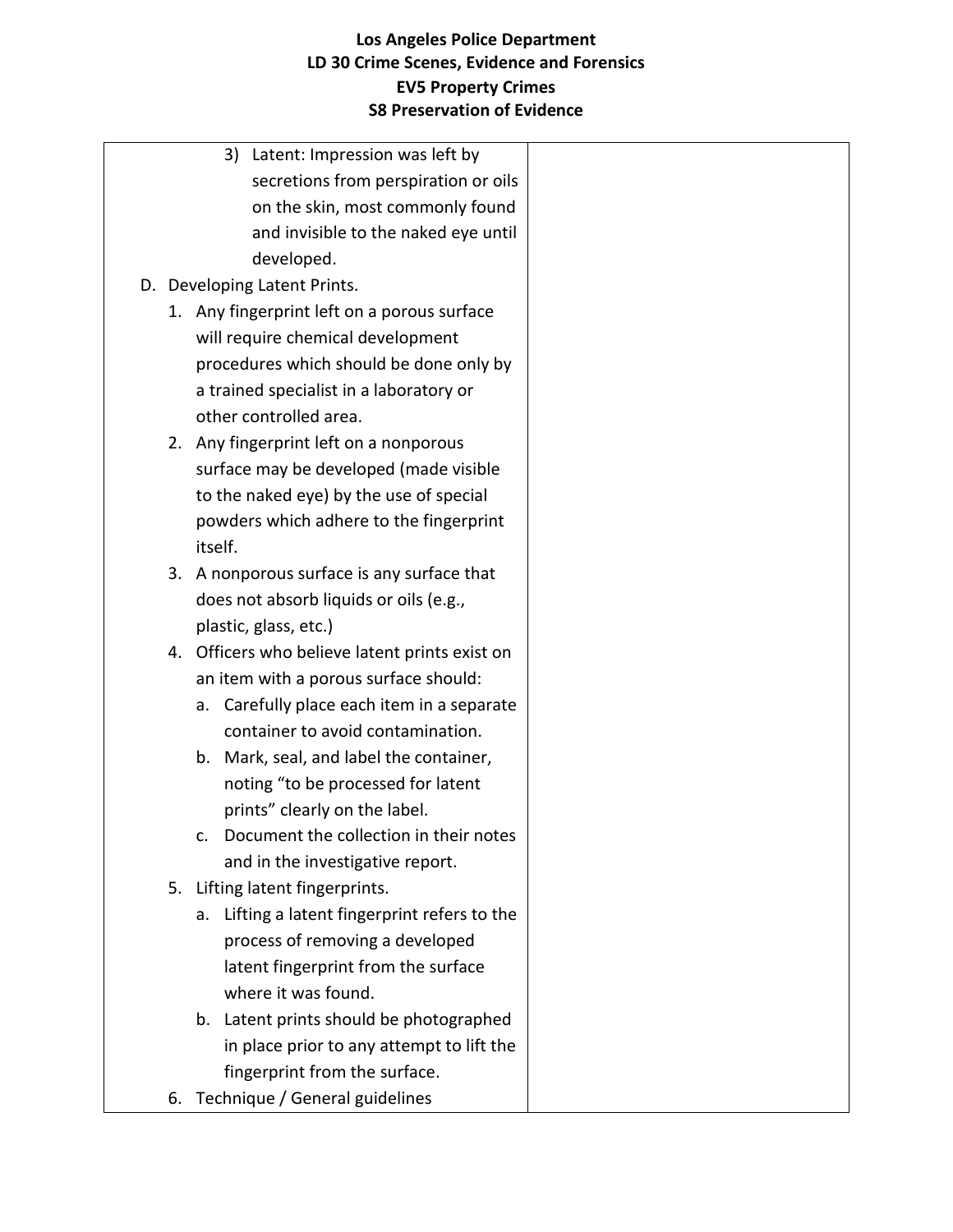| а. |    | Cellulose tape                                |  |
|----|----|-----------------------------------------------|--|
|    |    | 1) Make sure tape begins with a $\frac{1}{4}$ |  |
|    |    | inch section folder over.                     |  |
|    |    | 2) Affix the loose end of a roll of           |  |
|    |    | appropriate size transparent                  |  |
|    |    | cellulose tape (e.g., two inch wide)          |  |
|    |    | next to the developed fingerprint             |  |
|    |    | with one hand while holding onto              |  |
|    |    | the roll with the other hand.                 |  |
|    |    | 3) Beginning at the affixed end, slide        |  |
|    |    | thumb along tape to gently force it           |  |
|    |    | down over the developed                       |  |
|    |    | fingerprint.                                  |  |
|    |    | 4) Beginning at the affixed roll end,         |  |
|    |    | carefully peel the tape from the              |  |
|    |    | surface.                                      |  |
|    |    | 5) Place the tape containing the lifted       |  |
|    |    | fingerprint onto a latent                     |  |
|    |    | fingerprint card.                             |  |
|    | 6) | When developed fingerprint is                 |  |
|    |    | properly secured to the card, sever           |  |
|    |    | the remaining tape from the roll.             |  |
|    |    | b. Preassembled lifter.                       |  |
|    |    | 1) Apply and peel off lifter "patch" to       |  |
|    |    | the surface containing the                    |  |
|    |    | developed latent print using the              |  |
|    |    | same initial technique as with                |  |
|    |    | cellulose tape.                               |  |
|    |    | 2) Place cellophane tape over the             |  |
|    |    | adhesive ("sticky") side of the lifter        |  |
|    |    | to protect the print.                         |  |
| c. |    | If the lifter is opaque, examine and          |  |
|    |    | photograph the lifted fingerprint on          |  |
|    |    | the reverse side only. (Photographs           |  |
|    |    | should be printed with the negatives          |  |
|    |    | reversed.)                                    |  |
|    |    | 7. Latent fingerprint cards.                  |  |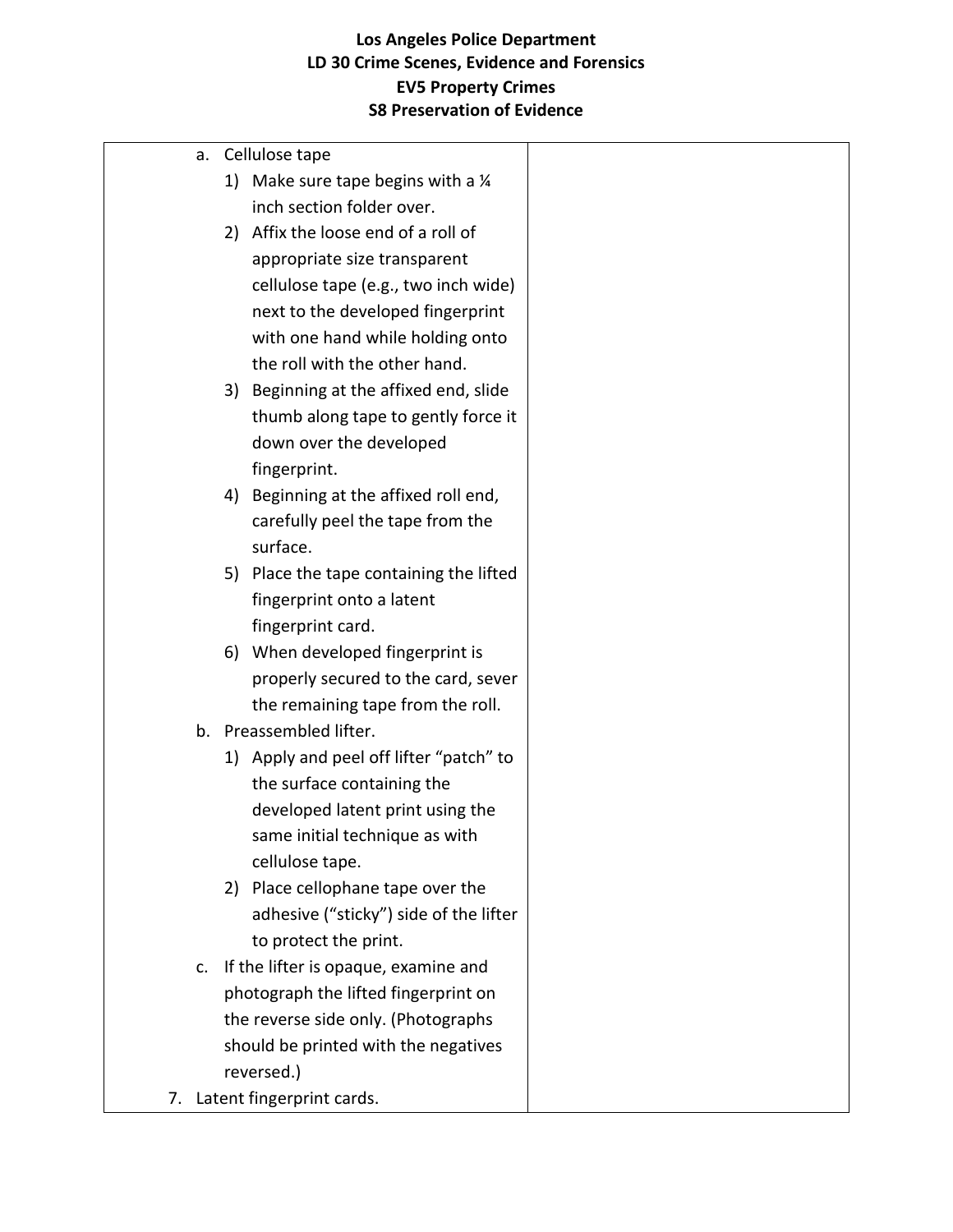| a.             | Lifted prints are placed on special      |                                    |
|----------------|------------------------------------------|------------------------------------|
|                | latent print cards. Each card should be  |                                    |
|                | labeled with the following               |                                    |
|                | information:                             |                                    |
|                | 1) Date/time.                            |                                    |
|                | Case title or number.<br>2)              |                                    |
|                | 3) Collector's name and signature.       |                                    |
|                | 4) Sketch of exact location where        |                                    |
|                | latent fingerprint was found.            |                                    |
|                | 5) Description of item that latent       |                                    |
|                | fingerprint was found on.                |                                    |
|                | 6) Any other required identification     |                                    |
|                | numbers (e.g., case number,              |                                    |
|                | evidence item number, etc.)              |                                    |
|                | E. Collecting and Processing Evidence.   | $[30.11.6]$                        |
| 1.             | General guidelines.                      | Lecture: Guidelines for Collecting |
| а.             | Be aware of and comply with specific     | Evidence                           |
|                | agency policies and procedures for       |                                    |
|                | evidence collection and packaging.       |                                    |
|                | b. Document the existence, condition,    |                                    |
|                | and location of each piece of evidence   |                                    |
|                | within the crime scene using             |                                    |
|                | photographs, sketches/diagrams, and      |                                    |
|                | written entries in the field notes.      |                                    |
|                | Include information regarding exact      |                                    |
|                | location, color, pattern, size, shape,   |                                    |
|                | etc.                                     |                                    |
| $\mathsf{C}$ . | Collect and package all evidence in an   |                                    |
|                | appropriate manner, using techniques     |                                    |
|                | that will not harm or compromise the     |                                    |
|                | evidentiary value of the item.           |                                    |
|                | d. After each piece of evidence is       |                                    |
|                | packaged, seal with evidence tape,       |                                    |
|                | label, and process according to specific |                                    |
|                | agency policies and procedures.          |                                    |
|                | e. Document the collection of each piece |                                    |
|                | of evidence collected, along with the    |                                    |